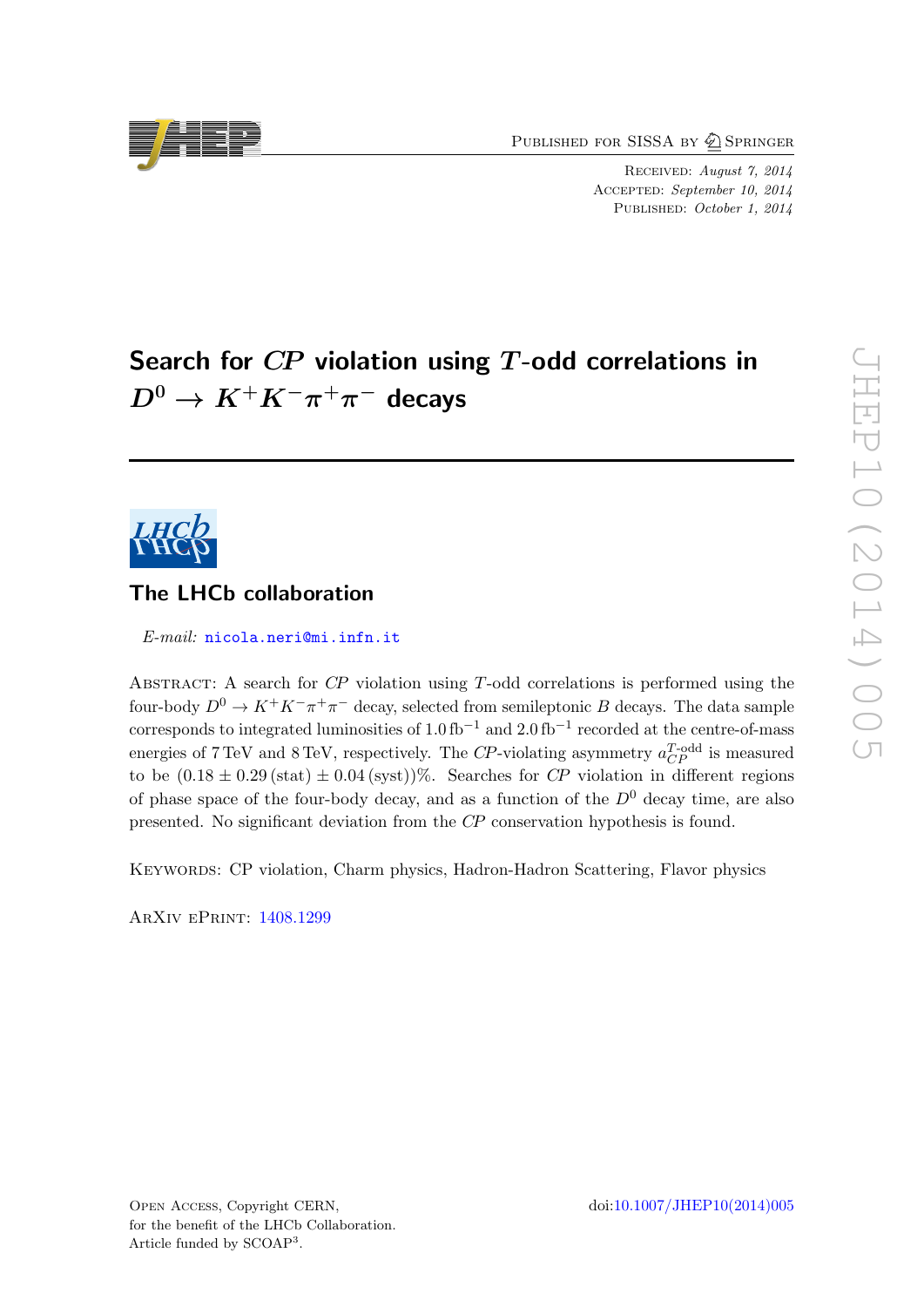#### Contents

| 1 Introduction                                          | $\mathbf{1}$            |
|---------------------------------------------------------|-------------------------|
| 2 Detector                                              | $\overline{2}$          |
| 3 Selection                                             | $\bf{3}$                |
| 4 Asymmetry measurements                                | $\overline{\mathbf{4}}$ |
| 5 Systematic uncertainties                              | 8                       |
| 6 Conclusions                                           | 10                      |
| A Measured asymmetries in regions of phase space        | 11                      |
| B Measured asymmetries in intervals of $D^0$ decay time | 13                      |
| The LHCb collaboration                                  | 16                      |

## <span id="page-1-0"></span>1 Introduction

Violation of the CP symmetry in charm decays is expected to be very small in the Standard Model (SM) [\[1,](#page-14-0) [2\]](#page-14-1), however, asymmetries at a few times  $10^{-3}$  within the SM cannot be excluded according to recent calculations  $[3-5]$  $[3-5]$ . A significant excess of CP violation (CPV) with respect to the theoretical predictions would be a signature of physics beyond the SM. The study of  $CPV$  in singly Cabibbo-suppressed charm decays is uniquely sensitive to physics beyond the SM, in particular through new contributions in strong penguin and chromomagnetic dipole operators [\[2\]](#page-14-1). The analysis of singly Cabibbo-suppressed  $D^0 \to K^+K^-\pi^+\pi^{-1}$  $D^0 \to K^+K^-\pi^+\pi^{-1}$  $D^0 \to K^+K^-\pi^+\pi^{-1}$  decays allows localised CPV in different regions of phase space to be probed. This approach enhances the sensitivity due to several interfering amplitudes with different relative strong phases contributing to the decay.

The analysis in ref.  $[6]$  quotes a p-value of 9.1% for the compatibility with the CP conservation hypothesis, using  $D^*$ -tagged promptly-produced  $D^0$  mesons. In the present analysis, a sample of  $D^0 \to K^+K^-\pi^+\pi^-$  decays, selected from semileptonic B decays, is used to measure a CP-violating parameter based on T-odd correlations characterised by different sensitivity to  $CPV$  [\[7,](#page-14-5) [8\]](#page-14-6). Using triple products of final state particle momenta in the  $D^0$  centre-of-mass frame,  $C_T \equiv \vec{p}_{K^+} \cdot (\vec{p}_{\pi^+} \times \vec{p}_{\pi^-})$  for  $D^0$  and  $\overline{C}_T \equiv \vec{p}_{K^-} \cdot (\vec{p}_{\pi^-} \times \vec{p}_{\pi^+})$ for  $\bar{D}^0$  decays, two T-odd observables,

$$
A_T \equiv \frac{\Gamma_{D^0}(C_T > 0) - \Gamma_{D^0}(C_T < 0)}{\Gamma_{D^0}(C_T > 0) + \Gamma_{D^0}(C_T < 0)}, \qquad \overline{A}_T \equiv \frac{\Gamma_{\bar{D}^0}(-\overline{C}_T > 0) - \Gamma_{\bar{D}^0}(-\overline{C}_T < 0)}{\Gamma_{\bar{D}^0}(-\overline{C}_T > 0) + \Gamma_{\bar{D}^0}(-\overline{C}_T < 0)}, \quad (1.1)
$$

<span id="page-1-1"></span><sup>1</sup>Throughout this paper the use of charge conjugate reactions is implied, unless otherwise indicated.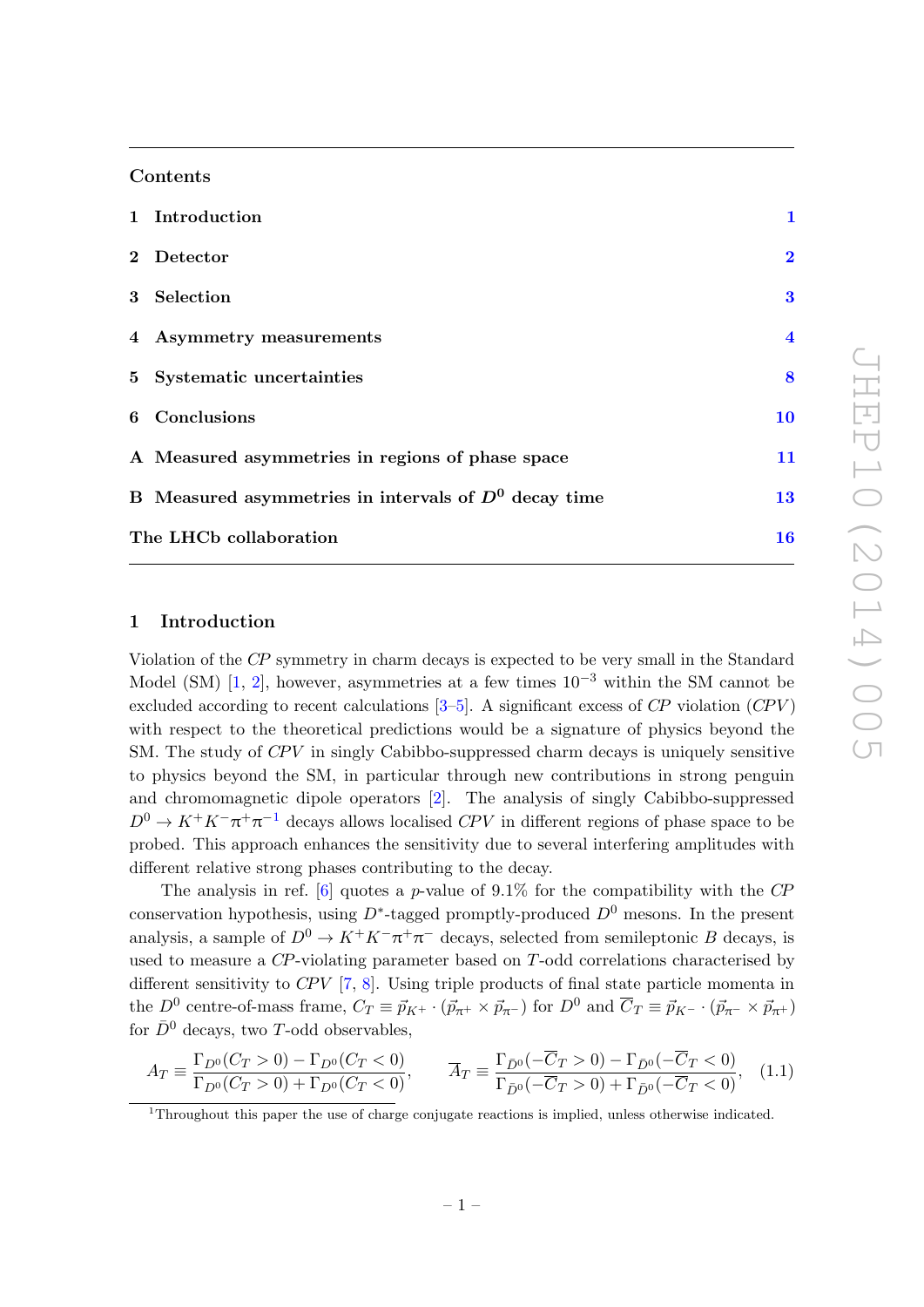can be studied [\[9\]](#page-14-7), where  $\Gamma_{D^0}$  ( $\Gamma_{\bar{D}^0}$ ) is the partial decay width of  $D^0$  ( $\bar{D}^0$ ) decays to  $K^+K^-\pi^+\pi^-$  in the indicated  $C_T(\overline{C}_T)$  range. However, because final state interaction (FSI) effects could introduce fake asymmetries [\[9,](#page-14-7) [10\]](#page-14-8), these are not theoretically clean CP-violating observables. A well defined CP-violating observable is

$$
a_{CP}^{T\text{-odd}} \equiv \frac{1}{2}(A_T - \overline{A}_T),\tag{1.2}
$$

as FSI effects cancel out in the difference. In contrast to the asymmetry between the phase-space integrated rates in a  $D^0 \to V_1 V_2$  decay (where  $V_i$  indicates a vector meson),  $a_{CP}^{T-odd}$  is sensitive to CP violation in interference between even- and odd- partial waves of the  $V_1V_2$  system [\[7\]](#page-14-5).

Previous measurements of  $a_{CP}^{T-odd}$  are compatible with no  $CPV$ : FOCUS measured  $a_{CP}^{T-odd} = (1.0 \pm 5.7 \pm 3.7)\%$  [\[11\]](#page-14-9), and BaBar measured  $a_{CP}^{T-odd} = (0.10 \pm 0.51 \pm 0.44)\%$  [\[12\]](#page-14-10). The physics observables,  $A_T$ ,  $\overline{A}_T$ , and  $a_{CP}^{T-odd}$  are by construction insensitive to  $D^0/\overline{D}^0$ production asymmetries, detector- and reconstruction-induced charge asymmetries. The measurement described in this paper determines the CP-violating observable  $a_{CP}^{T-odd}$  with an improved precision. For the first time,  $a_{CP}^{T-odd}$  is measured in different regions of phase space and in bins of  $D^0$  decay time, allowing to probe for  $\mathbb{CP}$  violation both in the decay amplitude and in its interference with the mixing amplitude.

#### <span id="page-2-0"></span>2 Detector

The LHCb detector [\[13\]](#page-14-11) is a single-arm forward spectrometer covering the pseudorapidity range  $2 < \eta < 5$ , designed for the study of particles containing b or c quarks. The detector includes a high-precision tracking system consisting of a silicon-strip vertex detector surrounding the pp interaction region [\[14\]](#page-14-12), a large-area silicon-strip detector located upstream of a dipole magnet with a bending power of about 4 Tm, and three stations of silicon-strip detectors and straw drift tubes [\[15\]](#page-14-13) placed downstream of the magnet. The tracking system provides a measurement of momentum,  $p$ , with a relative uncertainty that varies from  $0.4\%$ at low momentum to  $0.6\%$  at  $100 \text{ GeV}/c$ . The minimum distance of a track to a primary vertex, the impact parameter, is measured with a resolution of  $(15 + (29 \text{ GeV}/c)/p_T) \mu m$ , where  $p_T$  is the component of p transverse to the beam. Different types of charged hadrons are distinguished using information from two ring-imaging Cherenkov (RICH) detectors [\[16\]](#page-14-14). Photon, electron and hadron candidates are identified by a calorimeter system consisting of scintillating-pad and preshower detectors, an electromagnetic calorimeter and a hadronic calorimeter. Muons are identified by a system composed of alternating layers of iron and multiwire proportional chambers [\[17\]](#page-14-15). The trigger [\[18\]](#page-14-16) consists of a hardware stage, based on information from the calorimeter and muon systems, followed by a software stage, which applies a full event reconstruction.

Events are required to pass both hardware and software trigger selections. The software trigger identifies  $D^0 \to K^+K^-\pi^+\pi^-$  (signal) and  $D^0 \to K^-\pi^+\pi^-\pi^+$  (control sample) events from  $B \to D^0 \mu^- X$  decays, where X indicates any system composed of charged and neutral particles, by requiring a four-track secondary vertex with a scalar sum of  $p<sub>T</sub>$  of the tracks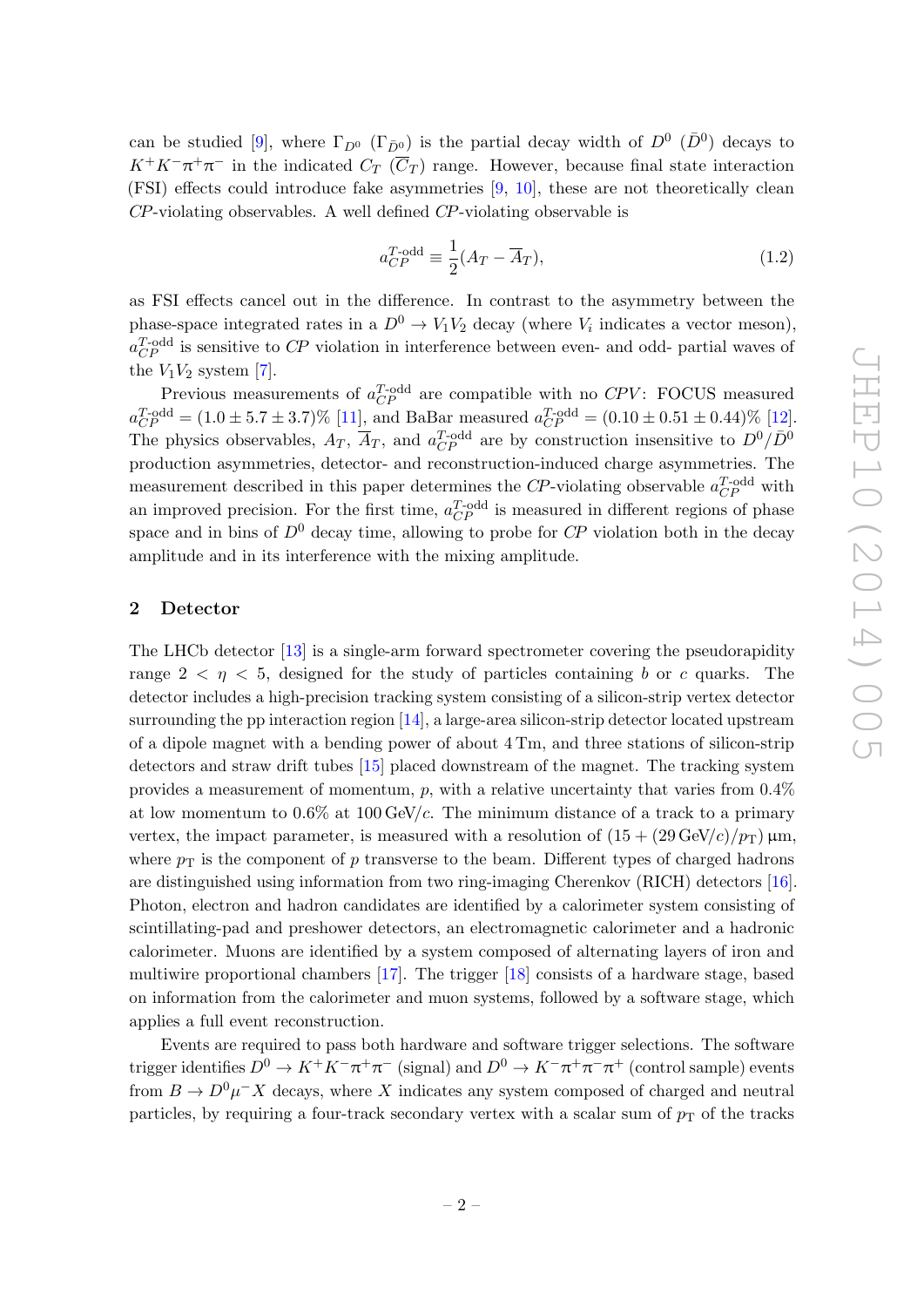greater than 1.8 GeV/c. The  $D^0$  daughter tracks are required to have  $p_T > 0.3$  GeV/c and momentum  $p > 2$  GeV/c. The muon track is selected with  $p_T > 1.2$  GeV/c and  $p > 2$  GeV/c. Tracks have to be compatible with detached decay vertices of  $B$  and  $D^0$  decays. Therefore, a requirement is imposed for all the tracks in the signal candidate on the  $\chi^2_{\rm IP}$ , i.e. the difference in  $\chi^2$  of a given primary vertex reconstructed with and without the considered particle, to be greater than 9. The invariant mass of the  $D^0\mu$  system is required to be less than 6.2 GeV/ $c^2$ .

In the simulation, pp collisions are generated using  $PYTHIA$  [\[19,](#page-14-17) [20\]](#page-14-18) with a specific LHCb configuration  $[21]$ . Decays of hadronic particles are described by EVTGEN  $[22]$ . The interaction of the generated particles with the detector and its response are implemented using the GEANT4 toolkit  $[23, 24]$  $[23, 24]$  as described in ref.  $[25]$ .

#### <span id="page-3-0"></span>3 Selection

The analysis is based on data recorded by the LHCb experiment, at center-of-mass energies of 7 TeV and 8 TeV, corresponding to integrated luminosities of  $1.0 \text{ fb}^{-1}$  and  $2.0 \text{ fb}^{-1}$ , respectively.

The  $D<sup>0</sup>$  candidates are formed from combinations of kaon and pion candidate tracks and then combined with a muon candidate track to reconstruct the semileptonic B decay. The flavour of the  $D^0$  is identified by the charge of the muon, i.e. a negative charge identifies a  $D^0$  meson and a positive charge identifies a  $\bar{D}^0$  meson. The information from the RICH system is used to distinguish between kaons and pions, while the information from the muon system is used to identify muon candidates. The  $D^0$  meson decay vertex is required to be downstream of the B decay vertex. The invariant mass of the  $D^0\mu$  system is required to be in the range  $[2.6, 5.2]$  GeV/ $c^2$ .

Two main sources of peaking background in  $m(K^+K^-\pi^+\pi^-)$ , the reconstructed inviariant mass of  $D^0$  candidates, are present and consist of  $D^0 \to K_S^0 K^+ K^-$  decays, and  $D^0 \to K^+K^-\pi^+\pi^-$  decays from  $D^0$  mesons that originate at the interaction point, referred to as "prompt" charm decays in the following. The small component of  $D^0 \to K_S^0 K^+ K^$ events is vetoed by requiring the invariant mass of the  $\pi^+\pi^-$  system to be more than  $3\sigma$ away from the known  $K_{\rm s}^0$  mass [\[26\]](#page-15-5), where  $\sigma = 4.5 \,\text{MeV}/c^2$  is the resolution determined from the fit to data. The contribution of prompt charm decays is estimated by fitting the distribution of the logarithm of the  $\chi^2_{\rm IP}$  of the  $D^0$  meson. The prompt component and the signal component from semileptonic  $B$  decays accumulate at 0 and at 5, respectively. The fraction of prompt  $D^0$  decays in our sample is measured to be  $f_{\text{prompt}} = (1.20 \pm 0.08)\%$  and the effect of its presence is accounted for as a systematic uncertainty. The distributions of  $D^{0}$  decays where pions and kaons have not been correctly identified have been studied and do not peak in  $m(K^+K^-\pi^+\pi^-)$ . When multiple candidates are reconstructed, one candidate per event is retained, by random choice. This happens in 0.7% of the events. The signal yield for  $D^0 \to K^+ K^- \pi^+ \pi^-$  from  $B \to D^0 \mu^- X$  decays, obtained from an extended maximum likelihood fit to the  $m(K^+K^-\pi^+\pi^-)$  distribution, is  $(171.3 \pm 0.6) \times 10^3$  events with a sample purity of about 75%.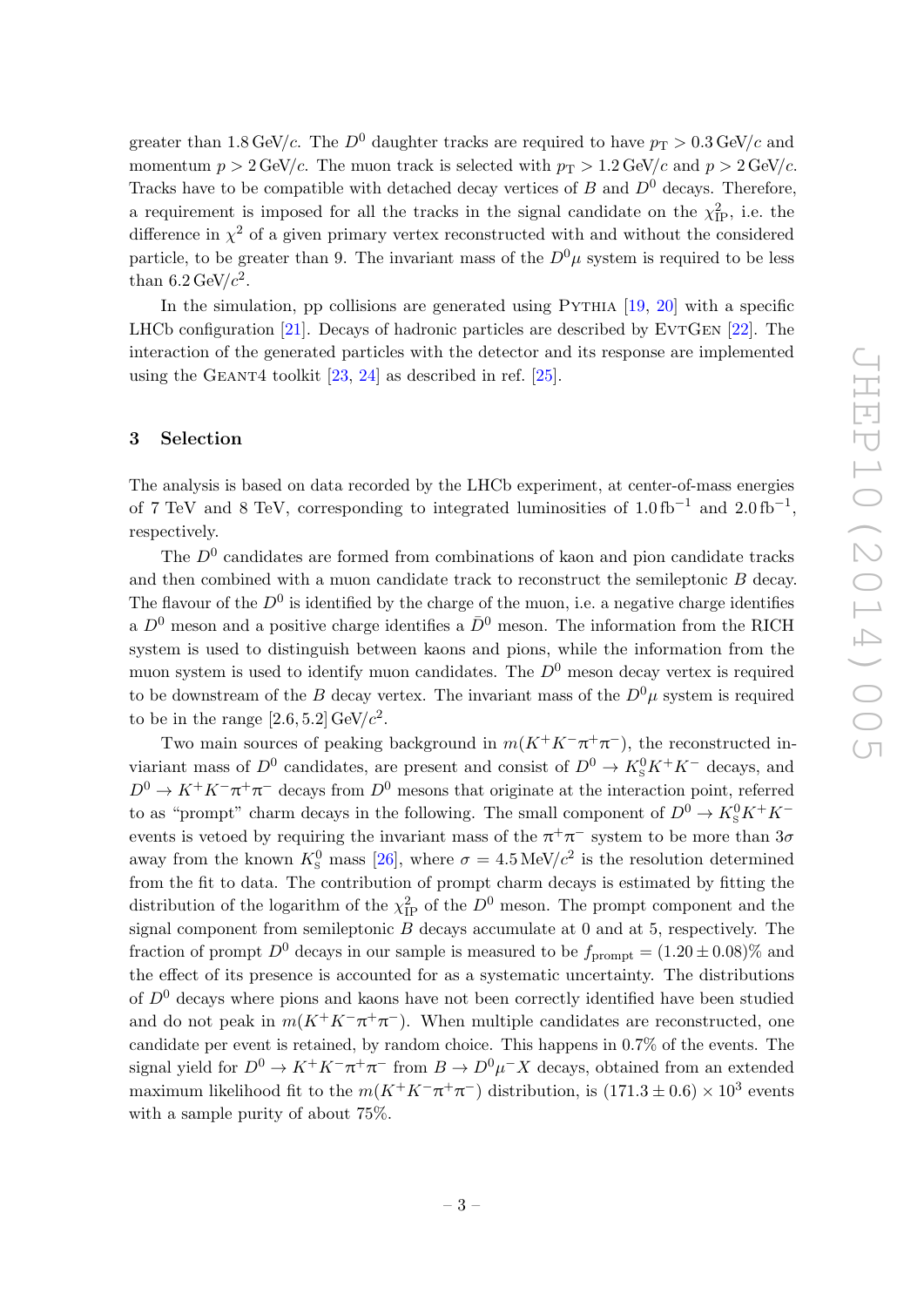| Sample                              | Signal Decays   |  |  |
|-------------------------------------|-----------------|--|--|
| $D^0$ .<br>$C_T>0$                  | $39628 \pm 256$ |  |  |
| $D^0$ .<br>$C_T < 0$                | $45762 \pm 272$ |  |  |
| $\bar{D}^0$ , $-\overline{C}_T > 0$ | $39709 \pm 256$ |  |  |
| $\bar{D}^0$ , $-\overline{C}_T < 0$ | $46162 \pm 274$ |  |  |

<span id="page-4-1"></span>Table 1. Number of signal decays obtained from the fit to data for each of the four samples defined by the  $D^0/\bar{D}^0$  flavour and the sign of  $C_T$  or  $\overline{C}_T$ .

By using identical kinematic selection criteria as for the signal, Cabibbo-favoured  $D^0 \to K^-\pi^+\pi^-\pi^+$  decays are also reconstructed with a signal yield of about of 6.211 × 10<sup>6</sup> and a purity of about 95%. These decays are used for control checks and for assessing systematic uncertainties.

#### <span id="page-4-0"></span>4 Asymmetry measurements

The selected data sample is split into four subsamples according to the charge of the muon candidate, which determines the flavour of the  $D^0$ , and the sign of  $C_T$  ( $\overline{C}_T$ ). The reconstruction efficiencies are equal, within their uncertainties, for  $C_T > 0$  ( $-\overline{C}_T > 0$ ) and for  $C_T < 0$  ( $-\overline{C}_T < 0$ ) according to studies based on simulated events and on the  $D^0 \to K^-\pi^+\pi^-\pi^+$  control sample. A simultaneous maximum likelihood fit to the  $m(K^+K^-\pi^+\pi^-)$  distribution of the four subsamples is used to determine the number of signal and background events, and the asymmetries  $A_T$  and  $\overline{A}_T$ . The fit model consists of two Gaussian functions with common mean for the signal and an exponential function for the background. The two asymmetries  $A_T$  and  $\overline{A}_T$  are included in the fit model as

$$
N_{D^0,C_T>0} = \frac{1}{2} N_{D^0} (1 + A_T),
$$
  
\n
$$
N_{D^0,C_T<0} = \frac{1}{2} N_{D^0} (1 - A_T),
$$
  
\n
$$
N_{\bar{D}^0,-\overline{C}_T>0} = \frac{1}{2} N_{\bar{D}^0} (1 + \overline{A}_T),
$$
  
\n
$$
N_{\bar{D}^0,-\overline{C}_T<0} = \frac{1}{2} N_{\bar{D}^0} (1 - \overline{A}_T).
$$
\n(4.1)

The CP-violating asymmetry  $a_{CP}^{T\text{-odd}}$  is then calculated from  $A_T$  and  $\overline{A}_T$ . Negligible correlation is found between these two asymmetries. The results of the fit are shown in figure [1.](#page-5-0) The number of signal decays for each subsample are listed in table [1.](#page-4-1)

Three different approaches have been followed to search for  $CPV$ : a measurement integrated over the phase space, measurements in different regions of phase space, and measurements as a function of the  $D^0$  decay time. The results of the first approach are obtained by fitting the full data sample and are  $A_T = (-7.18 \pm 0.41)\%$ , and  $\overline{A}_T =$  $(-7.55 \pm 0.41)\%$ , where the uncertainties are statistical only. The CP-violating asymmetry calculated from the two partial asymmetries is  $a_{CP}^{T-odd} = (0.18 \pm 0.29)\%$ .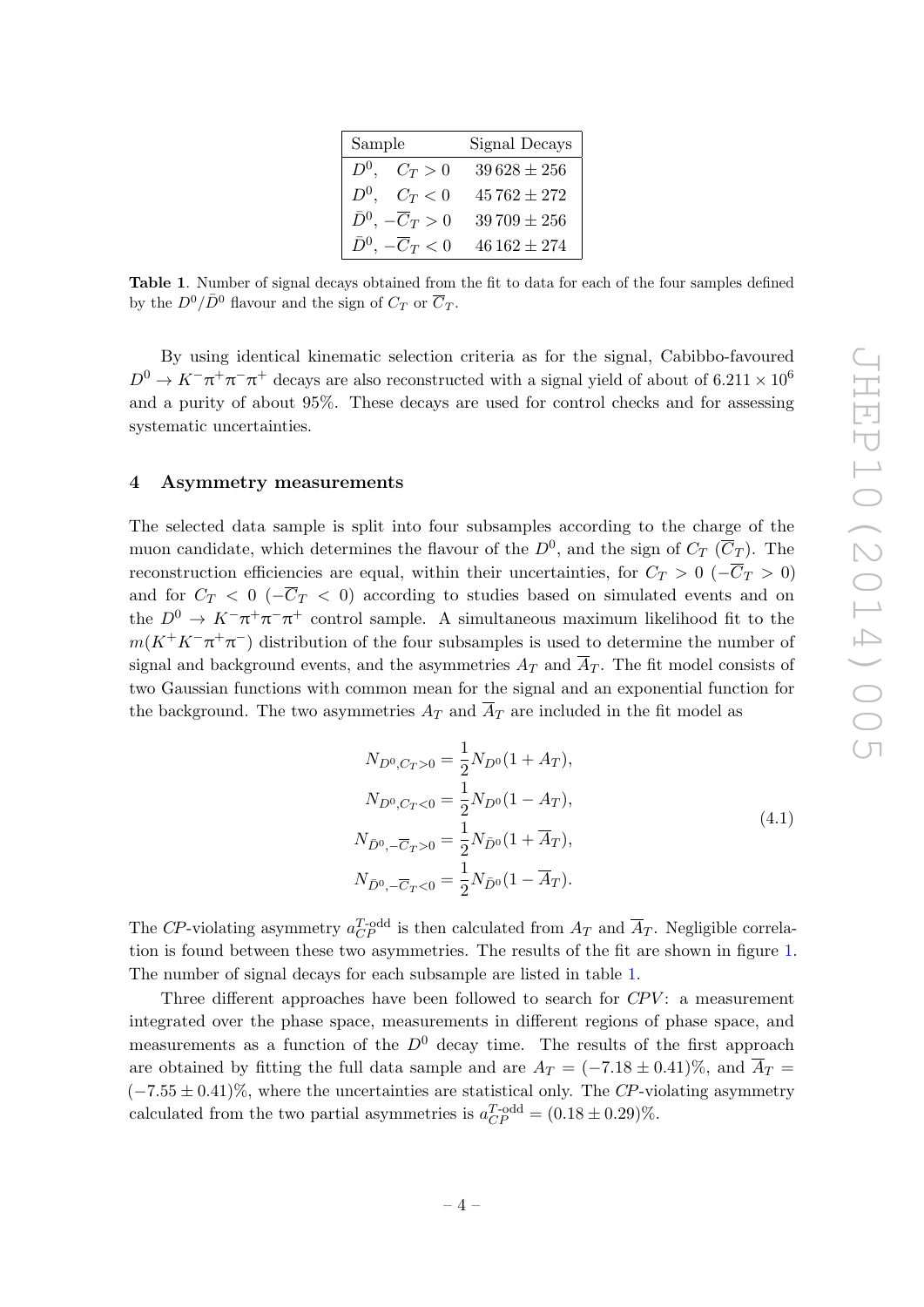

JHEP10(2014)005 FHEP10(2014)005

<span id="page-5-0"></span>**Figure 1.** Distributions of the  $K^+K^-\pi^+\pi^-$  invariant mass in the four samples defined by  $D^0$  ( $\bar{D}^0$ ) flavour and the sign of  $C_T(\overline{C}_T)$ . The results of the fit are overlaid as a solid line, and a dashed line is used for representing the background. The normalised residuals (pulls) of the difference between the fit results and the data points, divided by their uncertainties, are shown on top of each distribution.

The relatively large asymmetries observed in  $A_T$  and  $\overline{A}_T$  are due to FSI effects [\[9,](#page-14-7) [10\]](#page-14-8), which are known to be relevant in charm mesons decays. These effects are difficult to predict, since they involve non-perturbative strong interactions [\[27\]](#page-15-6). However, experimental measurements provide solid anchor points for future calculations.

The measurement in different regions of the phase space is performed by dividing the sample using a binning scheme based on the Cabibbo-Maksimowicz [\[28\]](#page-15-7) variables  $m_{K+K-}$ ,  $m_{\pi^+\pi^-}$ ,  $\cos(\theta_{K^+})$ ,  $\cos(\theta_{\pi^+})$ ,  $\Phi$ , defined as the  $K^+K^-$  and  $\pi^+\pi^-$  invariant masses, the cosine of the angle of the  $K^+$  ( $\pi^+$ ) with respect to the opposite direction to the  $D^0$  momentum in the  $K^+K^-$  ( $\pi^+\pi^-$ ) rest frame, and the angle between the planes described by the two kaons and pions in the  $D^0$  rest frame, respectively.

The background-subtracted distributions for  $D^0$  ( $\bar{D}^0$ ) events with  $C_T > 0$  and  $C_T < 0$  $(-\overline{C}_T > 0$  and  $-\overline{C}_T < 0$ ) in  $m_{\pi^+\pi^-}$  and  $m_{K^+K^-}$  are shown in figure [2.](#page-6-0) The background subtraction is performed using  $m(K^+K^-\pi^+\pi^-)$  sidebands. Clear indications of  $\rho^0 \to \pi^+\pi^-$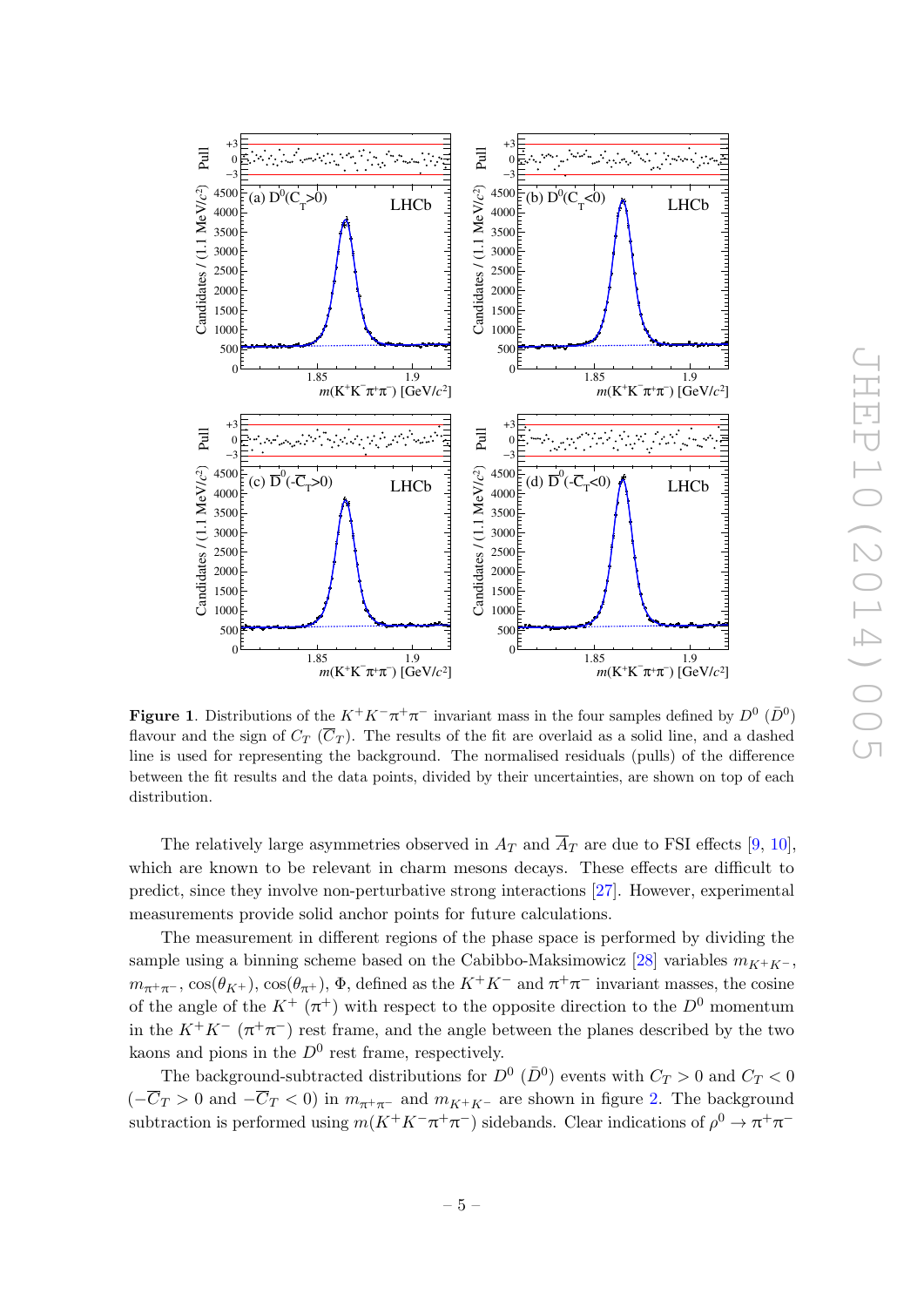

<span id="page-6-0"></span>**Figure 2.** Sideband-subtracted distributions of  $D^0$  ( $\bar{D}^0$ ) candidates in variables of (a, b)  $m_{\pi^+\pi^-}$ and (c, d)  $m_{K^+K^-}$  for different values of  $C_T$  ( $\overline{C}_T$ ). The veto for  $D^0 \to K_S^0 K^+ K^-$  decays is visible in the  $m_{\pi^+\pi^-}$  distribution.

and  $\phi \to K^+K^-$  resonances are seen in the data. The distributions of  $\cos(\theta_{K^+})$ ,  $\cos(\theta_{\pi^+})$ , and  $\Phi$  variables are shown in figure [3,](#page-7-0) where FSI-induced differences are clearly evident [\[29\]](#page-15-8). Effects of CPV would lead to different distributions for  $D^0$  and  $\bar{D}^0$  events.

The phase space is divided in 32 regions such that the number of signal events is similar in each region; the definition of the 32 regions is reported in table [3](#page-11-1) in appendix [A.](#page-11-0)

The same fit model used for the integrated measurement is separately fitted to data in each bin. The signal shapes are consistent among different bins, while significant variations are found in the distribution of the combinatorial background. The distributions of the measured asymmetries in the 32-region binning scheme are shown in figure [4](#page-8-1) and the results are reported in table [4](#page-12-0) in appendix [A.](#page-11-0)

The compatibility with the CP conservation hypothesis is tested by means of a  $\chi^2$  test, where the  $\chi^2$  is defined as  $R^T V^{-1} R$ , where R is the array of  $a_{CP}^{T-\text{odd}}$  measurements, and  $V^{-1}$  is the inverse of the covariance matrix V, defined as the sum of the statistical and systematic covariance matrices. An average systematic uncertainty, whose evaluation is discussed in section [5,](#page-8-0) is assumed for the different bins. The statistical uncertainties are considered uncorrelated among the bins, while systematic uncertainties are assumed to be fully correlated. The contribution of systematic uncertainties is small compared to the statistical ones, as shown in table [2.](#page-9-0) The results are consistent with the CP conservation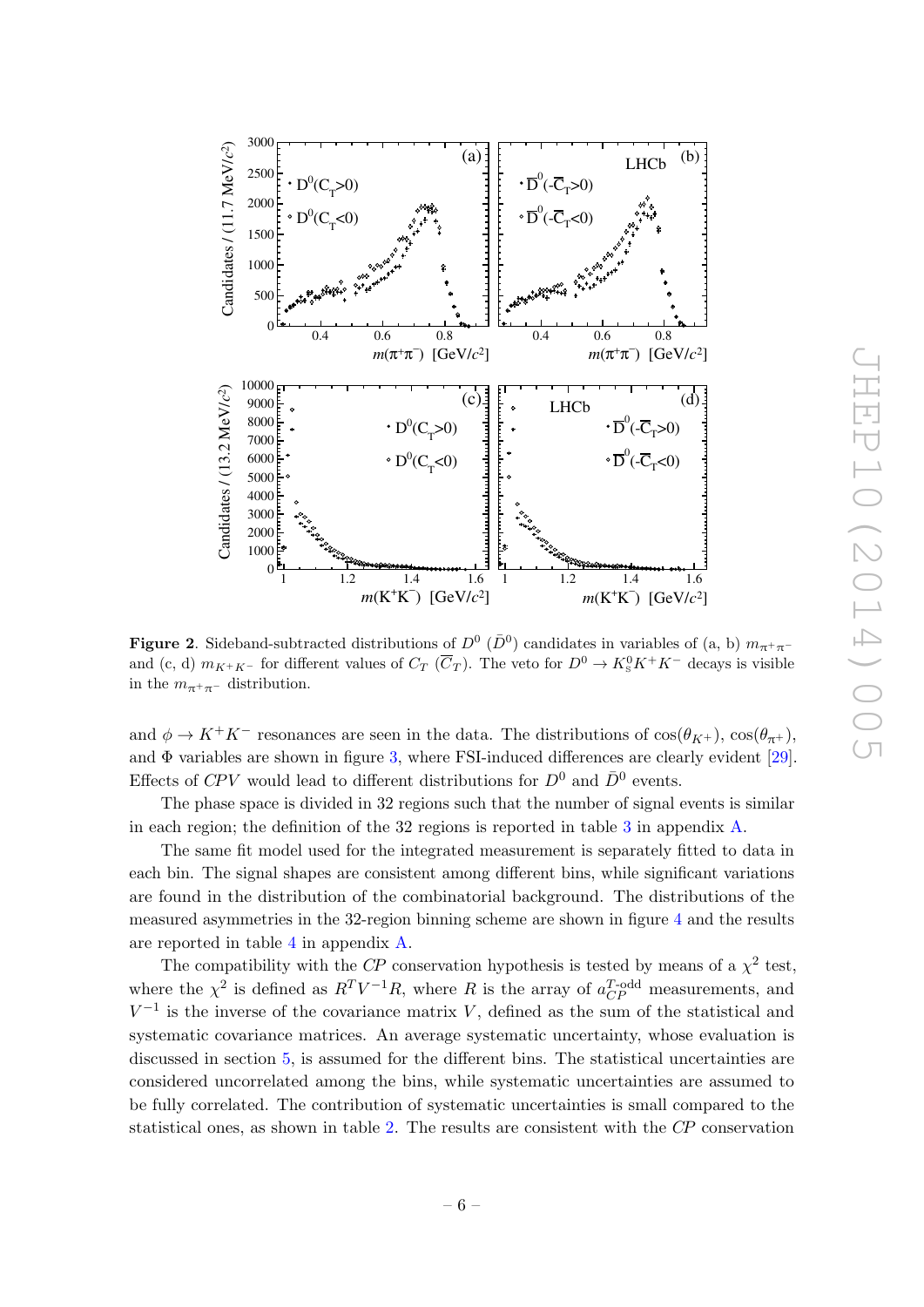

JHEP10(2014)005 THEP10(2014)005

<span id="page-7-0"></span>**Figure 3.** Sideband-subtracted distributions of  $D^0$  ( $\bar{D}^0$ ) candidates in variables of (a, b)  $\cos(\theta_{K^+})$ , (c, d) cos( $\theta_{\pi}$ +), and (e, f)  $\Phi$  for different values of  $C_T$  ( $\overline{C}_T$ ). The asymmetric distributions with respect to 0 for  $\cos(\theta_{K+})$  and  $\cos(\theta_{\pi+})$  variables, and with respect to  $\pi/2$  for the  $\Phi$  variable, are due to the dynamics of the four-body decay.

hypothesis with a *p*-value of 74%, based on  $\chi^2/\text{ndf} = 26.4/32$ , where ndf is the number of degrees of freedom. Four alternative binning schemes, one with 8 regions and three with 16 regions, are also tested. These are described in appendix [A.](#page-11-0) Results are compatible with the CP conservation hypothesis with a p-value of  $24\%$  for the case of 8 regions and 28%, 62%, 82% for the three different phase space divisions in 16 regions. The  $A_T$  and  $\overline{A}_T$  asymmetries are significantly different among the different regions. This effect can be explained by the rich resonant structure of the hadronic four-body decay [\[30\]](#page-15-9) that produces different FSI effects over the phase space.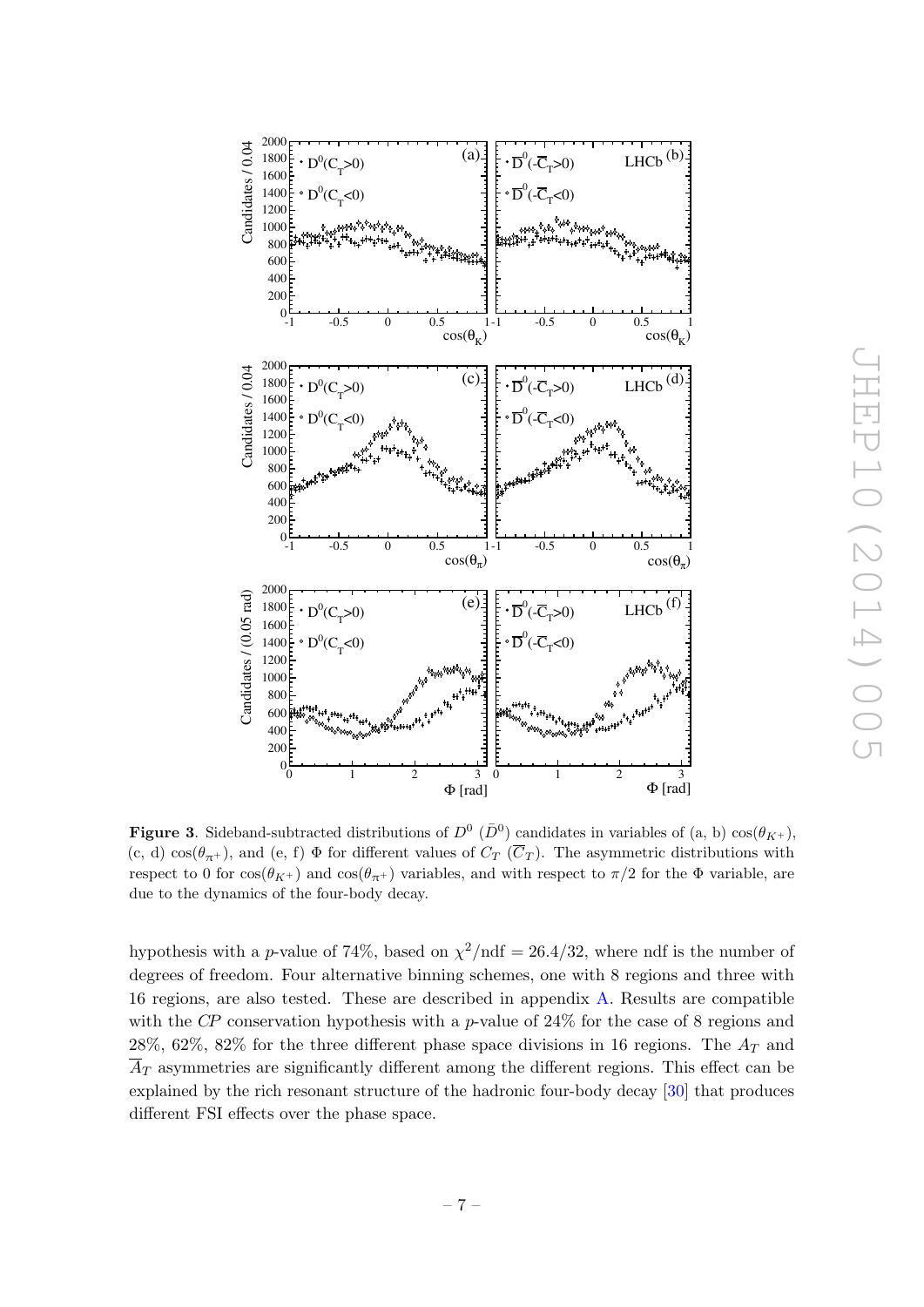

<span id="page-8-1"></span>**Figure 4.** Distributions of the asymmetry parameters (a)  $A_T$ , (b)  $\overline{A}_T$  and (c)  $a_{CP}^{T-odd}$  in 32 regions of the phase space.



<span id="page-8-2"></span>**Figure 5.** Distributions of the asymmetry parameters (a)  $A_T$ , (b)  $\overline{A}_T$  and (c)  $a_{CP}^{T-odd}$  as a function of the  $D^0$  decay time. For  $a_{CP}^{T-odd}$ , the value of the  $\chi^2$ /ndf for the CP conservation hypothesis, represented by a dashed line, is also quoted. The scale is broken for the first and last bin.

The  $a_{CP}^{T-odd}$  distribution in  $D^0$  decay time is shown in figure [5](#page-8-2) and the results for the different decay time bins are reported in table [5](#page-13-1) in appendix [B.](#page-13-0) The compatibility with the CP conservation hypothesis is verified by means of a  $\chi^2$  test considering statistical and systematic uncertainties as in the previous case; a value of  $\chi^2/\text{ndf} = 1.3/4$  is obtained, corresponding to a p-value of  $86\%$ . Consistent results are obtained when using different divisions of the decay time in 3 and 5 intervals compatible with the CP conservation hypothesis with p-values of 92% and 83%, respectively. This result is consistent with no time-dependent CPV. The  $A_T$  and  $\overline{A}_T$  asymmetry parameters do not show any significant dependence as a function of the decay time, and the results are compatible with constant functions with p-values of 80% and 38%, respectively.

#### <span id="page-8-0"></span>5 Systematic uncertainties

The sources of systematic uncertainty and their relative contributions to the total uncertainty are listed in table [2.](#page-9-0)

The contamination from prompt  $D^0$  decays affects the asymmetry A according to  $A \to A(1-f) + fA^d$ , where f is the fraction of the contamination in the selected sample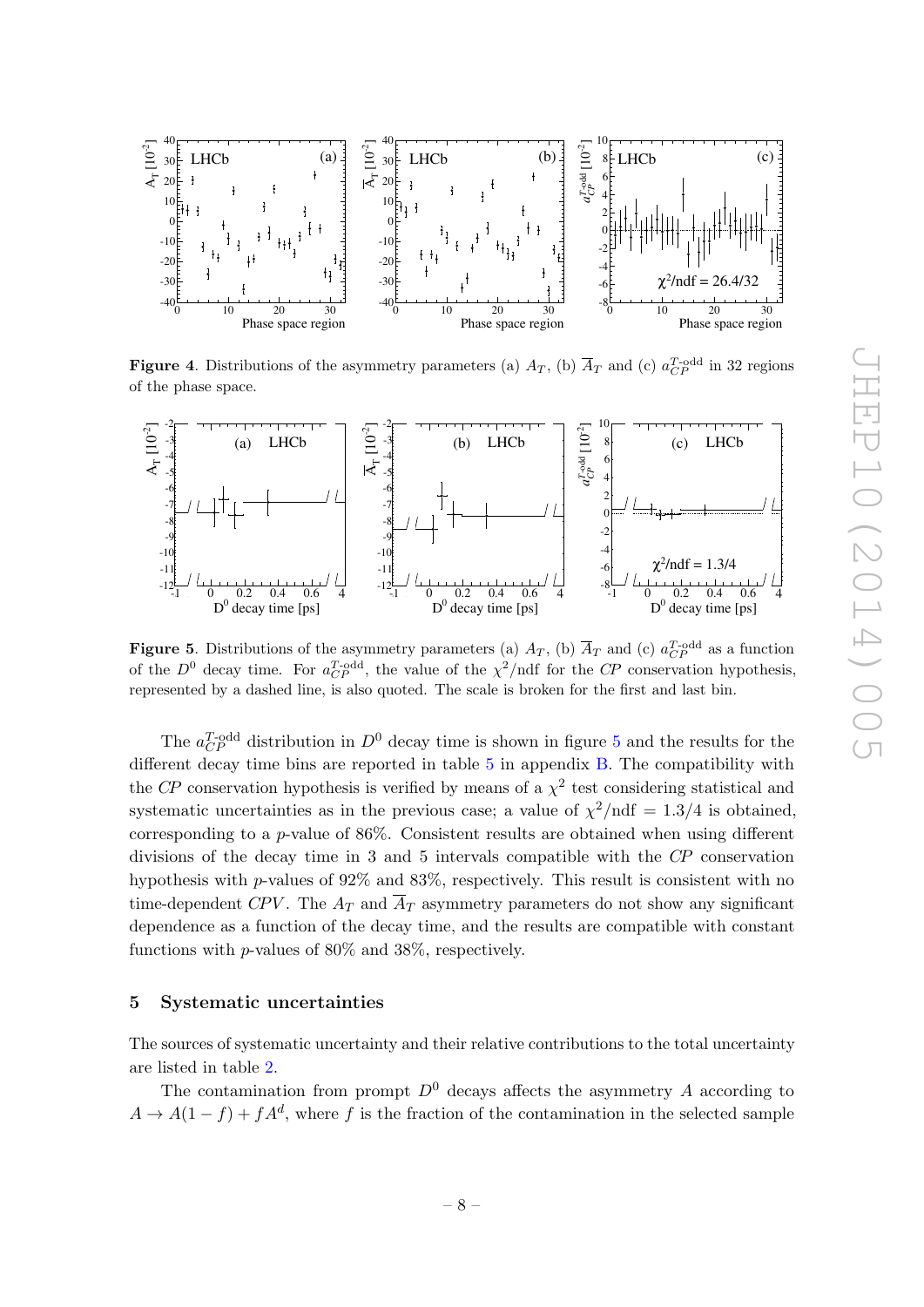| Contribution              | $\Delta A_T(\%)$ | $\Delta \overline{A}_T(\%)$ | $\Delta a_{CP}^{T-odd}(\%)$ |
|---------------------------|------------------|-----------------------------|-----------------------------|
| Prompt background         | $\pm 0.09$       | $\pm 0.08$                  | $\pm 0.00$                  |
| Detector bias             | $\pm 0.04$       | $+0.04$                     | $\pm 0.04$                  |
| $C_T$ resolution          | $\pm 0.02$       | $+0.03$                     | $\pm 0.01$                  |
| Fit model                 | $\pm 0.01$       | $+0.01$                     | $\pm 0.01$                  |
| Flavour misidentification | $\pm 0.08$       | $\pm 0.07$                  | $\pm 0.00$                  |
| Total                     | $\pm 0.13$       | $\pm 0.12$                  | $\pm 0.04$                  |

<span id="page-9-0"></span>Table 2. Considered sources of systematic uncertainty and their relative contributions to the total uncertainty.

and  $A<sup>d</sup>$  is its own asymmetry. The uncertainties are evaluated by using as input the fraction  $f_{\text{prompt}}$  and the asymmetries of the prompt charm sample. These events correspond to random combinations of muons with  $D^0$  originating at the primary vertex and show no significant evidence of correlation between the flavour of the  $D^0$  and the charge of the muon. Assuming that the flavour mistag rate for the prompt  $D^0$  and  $\bar{D}^0$  samples is 0.5, these are related to the signal asymmetries as:  $A_T^d = a_{CP}^{T\text{-odd}}$ ,  $\overline{A}_T^d = -a_{CP}^{T\text{-odd}}$ , and  $a_{CP}^{T\text{-odd}} = a_{CP}^{T\text{-odd}}$ .

The detector bias is tested by measuring  $a_{CP}^{T-\text{odd}}(D^0 \to K^-\pi^+\pi^-\pi^+)$  on the  $D^0 \to$  $K^-\pi^+\pi^+\pi^-$  control sample. In this case, a kinematic selection is required between the pair of pions with identical charge to define the  $C_T$  and  $\overline{C}_T$  triple products. The pion with higher momentum is used to calculate the triple product. Since this is a Cabibbo-favoured decay, the CP-violating effects are assumed to be negligible, and any significant deviation from zero is considered as a bias introduced by the experimental technique and the detector reconstruction. The asymmetry obtained on the control sample is compatible with no bias,  $a_{CP}^{T-odd}(D^0 \to K^-\pi^+\pi^-\pi^+) = (0.05 \pm 0.04)\%$ . A systematic uncertainty equal to the statistical uncertainty of this measurement is assigned. The test was repeated for different regions of phase space with consistent results.

The systematic uncertainty from detector resolution on  $C_T$  is estimated from a simulated sample of  $D^0 \to K^+K^-\pi^+\pi^-$  decays where neither FSI nor CP-violating effects are present. The difference between the reconstructed and generated asymmetry is considered as a systematic uncertainty due to this effect.

The fit models for signal and background are modified, ensuring good fit quality, to account for model-dependent uncertainties. The signal shape is described with a Gaussian function plus a second Gaussian function with a low-mass power-law tail. The background is described with a third-order polynomial function. Alternative models are fitted to the data and for each model 1000 simulated samples are generated according to fit results. The nominal model is then fitted to the simulated samples and the asymmetry parameters are extracted. Since the bias is not significantly different from zero, its statistical uncertainty is taken as the systematic uncertainty due to this source.

Wrongly identified muon candidates could affect the CP-violating asymmetry as

$$
a_{CP}^{T-odd} \to a_{CP}^{T-odd} - \Delta\omega/2(A_T + \overline{A}_T), \tag{5.1}
$$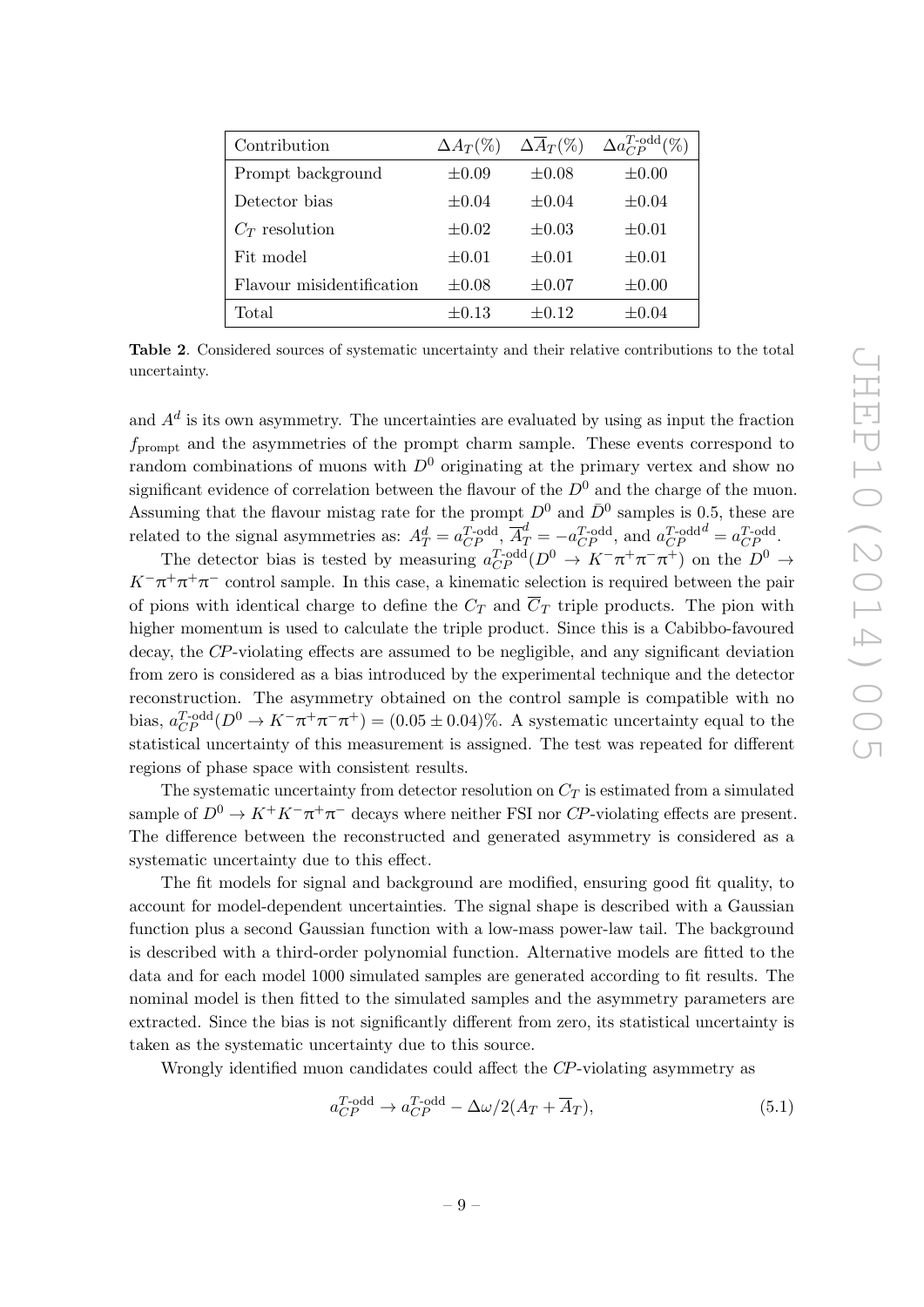where  $\Delta\omega \equiv \omega^+ - \omega^-$  is the difference between the probability of assigning a wrong  $D^0$  $(\omega^+)$  and  $\bar{D}^0$  ( $\omega^-$ ) flavour. Similar considerations enable the estimation of the uncertainty on  $A_T$  ( $\overline{A}_T$ ) as  $(A_T + \overline{A}_T)\omega^+$  ( $(A_T + \overline{A}_T)\omega^-$ ). The mistag probabilities are measured by reconstructing the double-tagged decay channel  $B \to D^{*+} \mu^- X$ , with  $D^{*+} \to D^0 \pi^+$  and  $D^0 \to K^+K^-\pi^+\pi^-$ , and calculating the fraction of events for which the charge of the muon is identical to the charge of the soft pion from  $D^{*+}$  decay. Mistag probabilities of  $\omega^+ = (5.2 \pm 1.0) \times 10^{-3}$  and  $\omega^- = (4.7 \pm 1.0) \times 10^{-3}$  are measured for  $D^0$  and  $\bar{D}^0$  flavour, respectively.

Since the various contributions to the systematic uncertainty are independent, the total uncertainty is obtained by summing them in quadrature, and it is very small. In particular, the  $a_{CP}^{T-odd}$  observable is insensitive to the production asymmetry of  $D^0$  and  $\bar{D}^0$  and to reconstruction-induced charge asymmetries. Further cross-checks are made for establishing the stability of the results with respect to the different periods of data taking, different magnet polarities, the choice made in the selection of multiple candidates, and the effect of selection through particle identification criteria. All these tests reported effects compatible to statistical fluctuations, and therefore are not included in the systematic uncertainty.

The total systematic uncertainties reported in table [2](#page-9-0) are used for the measurement of the asymmetries in all regions of phase space and in all bins of  $D^0$  decay time.

#### <span id="page-10-0"></span>6 Conclusions

In conclusion, a search for  $CPV$  in  $D^0 \to K^+K^-\pi^+\pi^-$  decays produced in  $B \to D^0\mu^-X$ transitions has been performed. The data sample consists of about 171 300 signal decays. Three different approaches have been followed to exploit the full potential of the data: a measurement integrated over the phase space, measurements in different regions of the phase space, and measurements as a function of the  $D^0$  decay time.

The results from the phase space integrated measurement,

$$
A_T = (-7.18 \pm 0.41 \text{(stat)} \pm 0.13 \text{(syst)})\%,
$$
  
\n
$$
\overline{A}_T = (-7.55 \pm 0.41 \text{(stat)} \pm 0.12 \text{(syst)})\%,
$$
  
\n
$$
a_{CP}^{T \text{-odd}} = (-0.18 \pm 0.29 \text{(stat)} \pm 0.04 \text{(syst)})\%,
$$

are consistent with those measured in ref. [\[12\]](#page-14-10), with significantly improved statistical and systematic uncertainties. The evaluation of the systematic uncertainties is based mostly on high statistics control samples.

An analysis of the asymmetries in different regions of the phase space is made for the first time and the results are consistent with CP conservation. Relatively large variations of  $A_T$  and  $\overline{A}_T$  over the phase space are measured, which are due to FSI effects produced in the rich resonant structure of the decay [\[29,](#page-15-8) [30\]](#page-15-9). For the first time the  $a_{CP}^{T-odd}$  asymmetry is measured as a function of the  $D^0$  decay time and does not show any significant structure at the observed sensitivity. These results further constrain extensions of the SM [\[2\]](#page-14-1).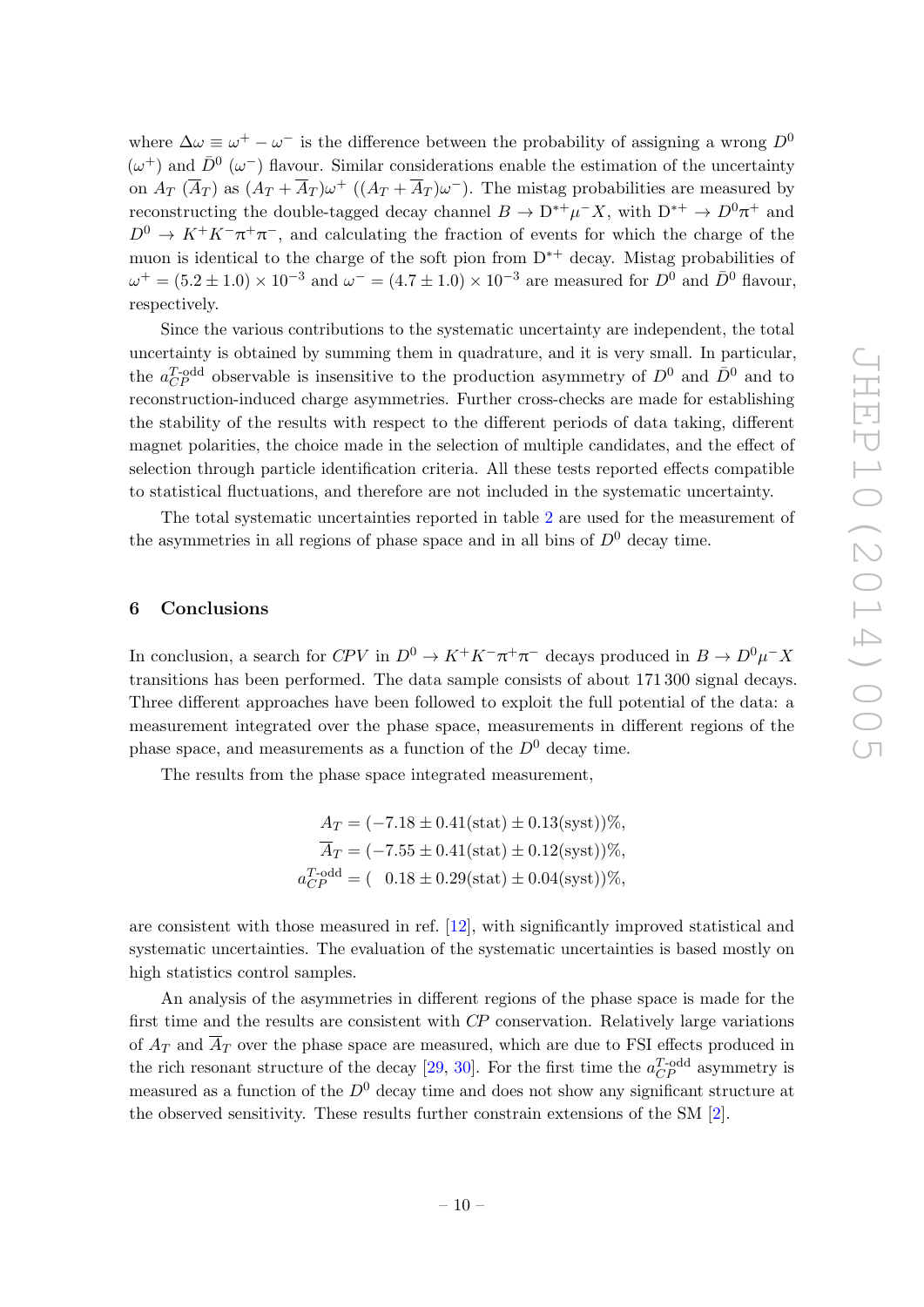| Region           | $\Phi$       | $m_{\pi^+\pi^-}$ (GeV/ $c^2$ ) | $m_{K^+K^-}$ (GeV/ $c^2$ ) | $\cos(\theta_{\pi^+})$     | $\cos(\theta_{K^+})$              |
|------------------|--------------|--------------------------------|----------------------------|----------------------------|-----------------------------------|
| $\mathbf{1}$     | (0.00, 1.99) | (0.20, 0.65)                   | (0.60, 1.08)               | $(-1.00, -0.22)$           | $(-1.00, -0.28)$                  |
| $\overline{2}$   | (0.00, 1.99) | (0.20, 0.65)                   | (1.08, 1.70)               |                            | $(-1.00, -0.24)$ $(-1.00, -0.14)$ |
| 3                | (0.00, 1.99) | (0.65, 1.00)                   | (0.60, 1.02)               |                            | $(-1.00, -0.09)$ $(-1.00, -0.03)$ |
| 4                | (0.00, 1.99) | (0.65, 1.00)                   | (1.02, 1.70)               |                            | $(-1.00, -0.09)$ $(-1.00, -0.26)$ |
| 5                | (1.99, 3.14) | (0.20, 0.68)                   | (0.60, 1.12)               | $(-1.00, -0.02)$           | $(-1.00, -0.04)$                  |
| 6                | (1.99, 3.14) | (0.20, 0.68)                   | (1.12, 1.70)               | $(-1.00,$<br>0.01)         | $(-1.00,$<br>0.07)                |
| 7                | (1.99, 3.14) | (0.68, 1.00)                   | (0.60, 1.04)               | $(-1.00,$<br>0.28)         | $(-1.00, -0.05)$                  |
| 8                | (1.99, 3.14) | (0.68, 1.00)                   | (1.04, 1.70)               | $(-1.00,$                  | $(0.27)$ $(-1.00, -0.08)$         |
| $\boldsymbol{9}$ | (0.00, 1.99) | (0.20, 0.65)                   | (0.60, 1.08)               | $(-0.22,$<br>1.00)         | $(-1.00, -0.28)$                  |
| 10               | (0.00, 1.99) | (0.20, 0.65)                   | (1.08, 1.70)               | $(-0.24,$<br>1.00)         | $(-1.00, -0.15)$                  |
| 11               | (0.00, 1.99) | (0.65, 1.00)                   | (0.60, 1.02)               | $(-0.09,$<br>1.00)         | $(-1.00, -0.03)$                  |
| 12               | (1.99, 3.14) | (0.20, 0.68)                   | (0.60, 1.12)               | $(-0.02,$<br>1.00)         | $(-1.00, -0.04)$                  |
| 13               | (1.99, 3.14) | (0.20, 0.68)                   | (1.12, 1.70)               | (0.01,<br>1.00)            | $(-1.00,$<br>0.07)                |
| 14               | (1.99, 3.14) | (0.68, 1.00)                   | (0.60, 1.04)               | 0.28,<br>1.00)<br>$\left($ | $(-1.00, -0.05)$                  |
| 15               | (1.99, 3.14) | (0.68, 1.00)                   | (1.04, 1.70)               | 0.27,<br>$\left($          | $(1.00)$ $(-1.00, -0.08)$         |
| 16               | (0.00, 1.99) | (0.20, 0.65)                   | (0.60, 1.08)               | $(-1.00,$                  | $(0.10)$ $(-0.28,$<br>1.00)       |
| 17               | (0.00, 1.99) | (0.20, 0.65)                   | (1.08, 1.70)               | $(-1.00,$<br>0.01)         | $(-0.15,$<br>1.00)                |
| 18               | (0.00, 1.99) | (0.65, 1.00)                   | (0.60, 1.02)               | $(-1.00,$<br>(0.28)        | $(-0.03,$<br>1.00)                |
| 19               | (0.00, 1.99) | (0.65, 1.00)                   | (1.02, 1.70)               | $(-1.00, -0.12)$           | $(-0.26,$<br>1.00)                |
| 20               | (1.99, 3.14) | (0.20, 0.68)                   | (0.60, 1.12)               | $(-1.00,$<br>0.07)         | 1.00)<br>$(-0.04,$                |
| 21               | (1.99, 3.14) | (0.20, 0.68)                   | (1.12, 1.70)               | $(-1.00,$<br>0.11)         | 1.00)<br>(0.07,                   |
| 22               | (1.99, 3.14) | (0.68, 1.00)                   | (0.60, 1.04)               | $(-1.00, -0.13)$           | 1.00)<br>$(-0.05,$                |
| 23               | (1.99, 3.14) | (0.68, 1.00)                   | (1.04, 1.70)               | $(-1.00, -0.15)$ $(-0.08,$ | 1.00)                             |
| 24               | (0.00, 1.99) | (0.20, 0.65)                   | (0.60, 1.08)               | 0.10,<br>1.00)<br>$\left($ | $(-0.28,$<br>1.00)                |
| 25               | (0.00, 1.99) | (0.20, 0.65)                   | (1.08, 1.70)               | 0.01,<br>1.00)             | $(-0.15,$<br>1.00)                |
| 26               | (0.00, 1.99) | (0.65, 1.00)                   | (0.60, 1.02)               | 1.00)<br>0.28,             | $(-0.03,$<br>1.00)                |
| 27               | (0.00, 1.99) | (0.65, 1.00)                   | (1.02, 1.70)               | $(-0.12,$<br>1.00)         | 1.00)<br>$(-0.26,$                |
| $\sqrt{28}$      | (1.99, 3.14) | (0.20, 0.68)                   | (0.60, 1.12)               | 0.07,<br>1.00)<br>$\left($ | $(-0.04,$<br>1.00)                |
| 29               | (1.99, 3.14) | (0.20, 0.68)                   | (1.12, 1.70)               | 1.00)<br>0.11,             | 1.00)<br>(0.07,                   |
| 30               | (1.99, 3.14) | (0.68, 1.00)                   | (0.60, 1.04)               | $(-0.13,$<br>1.00)         | $(-0.05,$<br>1.00)                |
| $31\,$           | (0.00, 1.99) | (0.65, 1.00)                   | (1.02, 1.70)               | $(-0.10,$<br>1.00)         | $(-1.00, -0.26)$                  |
| 32               | (1.99, 3.14) | (0.68, 1.00)                   | (1.04, 1.70)               | $(-0.15,$<br>1.00)         | $(-0.08,$<br>1.00)                |

<span id="page-11-1"></span>**Table 3.** Definition of the 32 regions of the five-dimensional phase space of the four-body  $D^0 \rightarrow$  $K^+K^-\pi^+\pi^-$  decay.

## <span id="page-11-0"></span>A Measured asymmetries in regions of phase space

The definitions of the 32 regions of phase space of the four-body  $D^0 \to K^+K^-\pi^+\pi^-$  decay are reported in table [3.](#page-11-1) The measurements in each region of phase space for the  $a_{CP}^{T-\text{odd}}$ ,  $A_T$ , and  $\overline{A}_T$  are reported in table [4.](#page-12-0)

The alternative binning schemes with 8 and 16 bins have been defined by integrating over  $\cos(\theta_{K^+})$  and  $\cos(\theta_{\pi^+})$  (8 bins),  $\cos(\theta_{K^+})$  (16 bins),  $\cos(\theta_{\pi^+})$  (16 bins), and by using mass variables  $(m_{K^-\pi^+}, m_{K^+K^-\pi^+}, m_{K^-\pi^+\pi^-})$  in place of the angular variables (16 bins).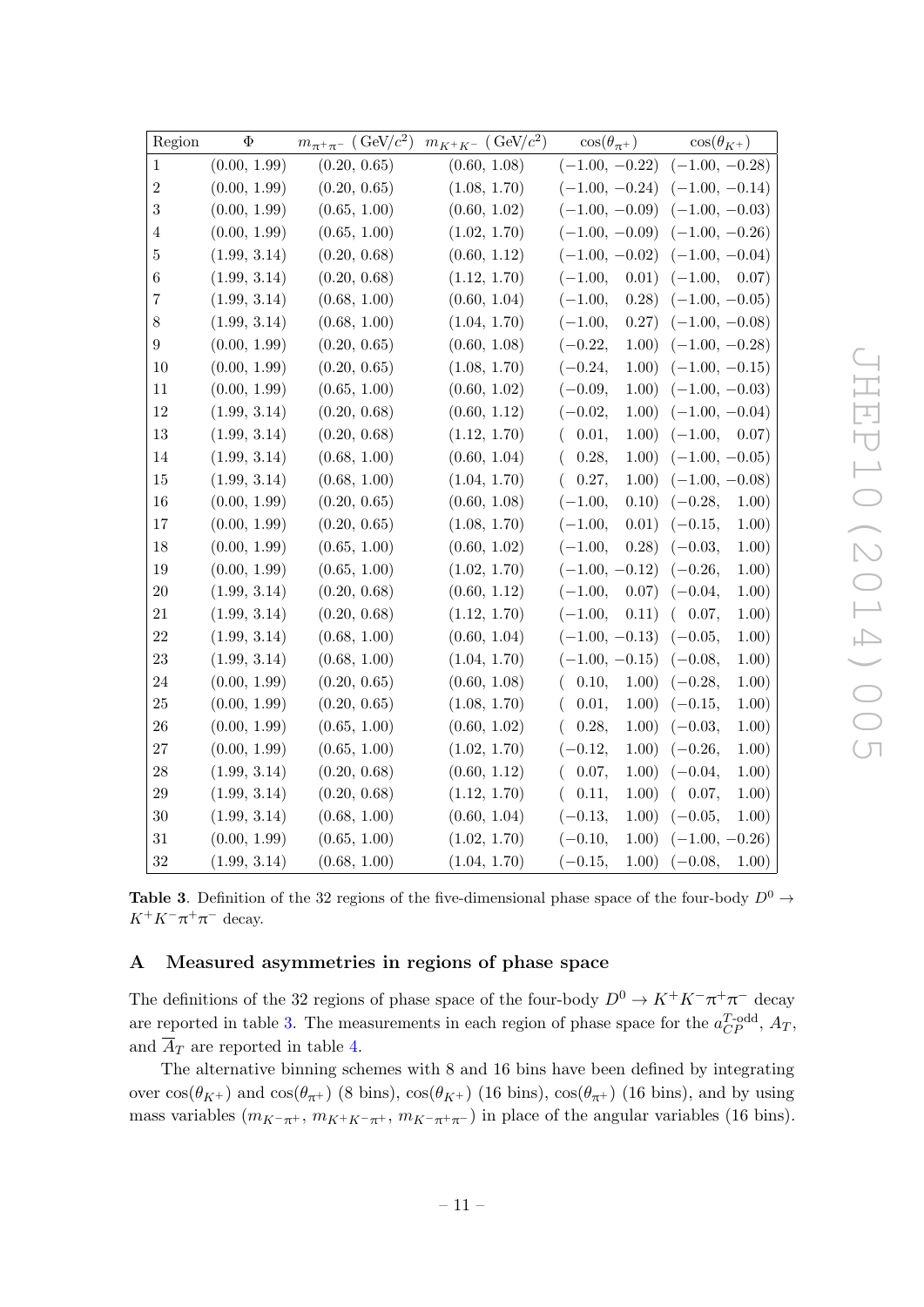|                         |         | Region 1         | Region 2                                              | Region 3                                                                | Region 4         | Region 5                            |
|-------------------------|---------|------------------|-------------------------------------------------------|-------------------------------------------------------------------------|------------------|-------------------------------------|
| $a_{CP}^{T-{\rm odd}}$  | $(\%)$  | $-0.51\pm1.53$   | $0.43 \pm 1.84$                                       | $1.36 \pm 1.42$                                                         | $-0.77 \pm 1.48$ | $1.91 \pm 1.62$                     |
| $A_T$                   | $(\%)$  | $6.25\pm2.21$    | $5.54 \pm 2.59$                                       | $20.51 \pm 1.98$                                                        | $5.33\pm2.10$    | $-12.54 \pm 2.37$                   |
| $\overline{A}_T$        | $(\%)$  | $7.28\pm2.10$    | $4.68\pm2.61$                                         | $17.79\pm2.04$                                                          | $6.87\pm2.09$    | $-16.37 \pm 2.22$                   |
|                         |         | Region 6         | Region 7                                              | Region 8                                                                | Region 9         | Region 10                           |
| $a_{CP}^{T-odd}$        | $(\% )$ | $-0.73 \pm 1.81$ | $0.01 \pm 1.43$                                       | $0.32 \pm 1.45$                                                         | $1.26 \pm 1.60$  | $-0.13 \pm 2.02$                    |
| $A_T$                   | $(\% )$ |                  | $-26.04 \pm 2.54$ $-16.27 \pm 2.03$ $-17.99 \pm 2.06$ |                                                                         | $-1.74 \pm 2.27$ | $-8.32\pm2.86$                      |
| $\overline{A}_T$        | $(\% )$ |                  | $-24.59 \pm 2.58$ $-16.30 \pm 2.03$ $-18.63 \pm 2.04$ |                                                                         | $-4.25 \pm 2.25$ | $-8.06 \pm 2.86$                    |
|                         |         | Region 11        | Region 12                                             | Region 13                                                               | Region 14        | Region 15                           |
| $a_{CP}^{T-{\rm odd}}$  | $(\%)$  | $-0.01 \pm 1.48$ | $0.02 \pm 1.56$                                       | $-0.32 \pm 1.59$                                                        |                  | $4.03 \pm 1.84$ - $2.64 \pm 1.43$   |
| $A_T$                   | $(\% )$ | $15.32 \pm 2.07$ |                                                       | $-11.92 \pm 2.24$ $-33.55 \pm 2.26$ $-20.03 \pm 2.55$ $-18.45 \pm 2.00$ |                  |                                     |
| $A_T$                   | $(\%)$  | $15.35 \pm 2.11$ |                                                       | $-11.96 \pm 2.18$ $-32.91 \pm 2.22$ $-28.09 \pm 2.64$ $-13.17 \pm 2.04$ |                  |                                     |
|                         |         | Region 16        | Region 17                                             | Region 18                                                               | Region 19        | Region 20                           |
| $a_{CP}^{T\text{-odd}}$ | $(\%)$  | $0.31 \pm 1.45$  | $-2.43 \pm 1.64$                                      | $-1.18 \pm 2.08$                                                        | $-1.19 \pm 1.45$ | $0.56 \pm 1.53$                     |
| $A_T$                   | $(\%)$  | $-7.63\pm2.06$   | $7.42 \pm 2.28$                                       | $-5.60 \pm 2.89$                                                        | $16.15 \pm 2.05$ | $-10.57 \pm 2.19$                   |
| $\overline{A}_T$        | $(\%)$  | $-8.25\pm2.05$   | $12.28 \pm 2.35$                                      | $-3.23 \pm 3.00$                                                        | $18.53 \pm 2.04$ | $-11.69 \pm 2.15$                   |
|                         |         | Region 21        | Region 22                                             | Region 23                                                               | Region 24        | Region 25                           |
| $a_{CP}^{T-{\rm odd}}$  | $(\% )$ | $0.82 \pm 1.57$  | $2.52\pm1.82$                                         | $0.55 \pm 1.41$                                                         | $1.06 \pm 1.49$  | $-0.29 \pm 1.66$                    |
| $A_T$                   | $(\% )$ |                  | $-11.50 \pm 2.22$ $-10.81 \pm 2.59$ $-15.90 \pm 1.96$ |                                                                         | $-7.27 \pm 2.11$ | $4.95\pm2.34$                       |
| $\overline{A}_T$        | $(\% )$ |                  | $-13.15 \pm 2.21$ $-15.85 \pm 2.55$ $-17.00 \pm 2.02$ |                                                                         | $-9.40 \pm 2.11$ | $5.53 \pm 2.34$                     |
|                         |         | Region 26        | Region 27                                             | Region 28                                                               | Region 29        | Region 30                           |
| $a_{CP}^{T\text{-odd}}$ | $(\% )$ | $-0.17 \pm 2.05$ | $0.37 \pm 1.42$                                       | $0.46 \pm 1.59$                                                         | $0.18 \pm 1.62$  | $3.45 \pm 1.73$                     |
| $A_T$                   | $(\% )$ | $-3.47\pm2.94$   | $23.09 \pm 2.01$                                      | $-3.37\pm2.26$                                                          |                  | $-25.11 \pm 2.32$ $-27.24 \pm 2.53$ |
| $A_T$                   | $(\%)$  | $-3.13\pm2.87$   | $22.34 \pm 2.02$                                      | $-4.30 \pm 2.25$                                                        |                  | $-25.47 \pm 2.25$ $-34.15 \pm 2.36$ |
|                         |         | Region 31        | Region 32                                             |                                                                         |                  |                                     |
| $a_{CP}^{T\text{-odd}}$ | $(\% )$ | $-2.30 \pm 1.45$ | $-1.88 \pm 1.47$                                      |                                                                         |                  |                                     |
| $A_T$                   | $(\% )$ |                  | $-18.51 \pm 2.06$ $-21.65 \pm 2.05$                   |                                                                         |                  |                                     |
| $\overline{A}_T$        | $(\%)$  |                  | $-13.91 \pm 2.04$ $-17.89 \pm 2.12$                   |                                                                         |                  |                                     |

<span id="page-12-0"></span>**Table 4.** Measurements of  $a_{CP}^{T-odd}$ ,  $A_T$  and  $\overline{A}_T$  in each region of phase space. The uncertainties are statistical only. A common systematic uncertainty of 0.13%, 0.12% and 0.04% should be added to the asymmetries  $A_T$ ,  $\overline{A}_T$  and  $a_{CP}^{T-odd}$ , respectively. This uncertainty is considered fully correlated among the bins.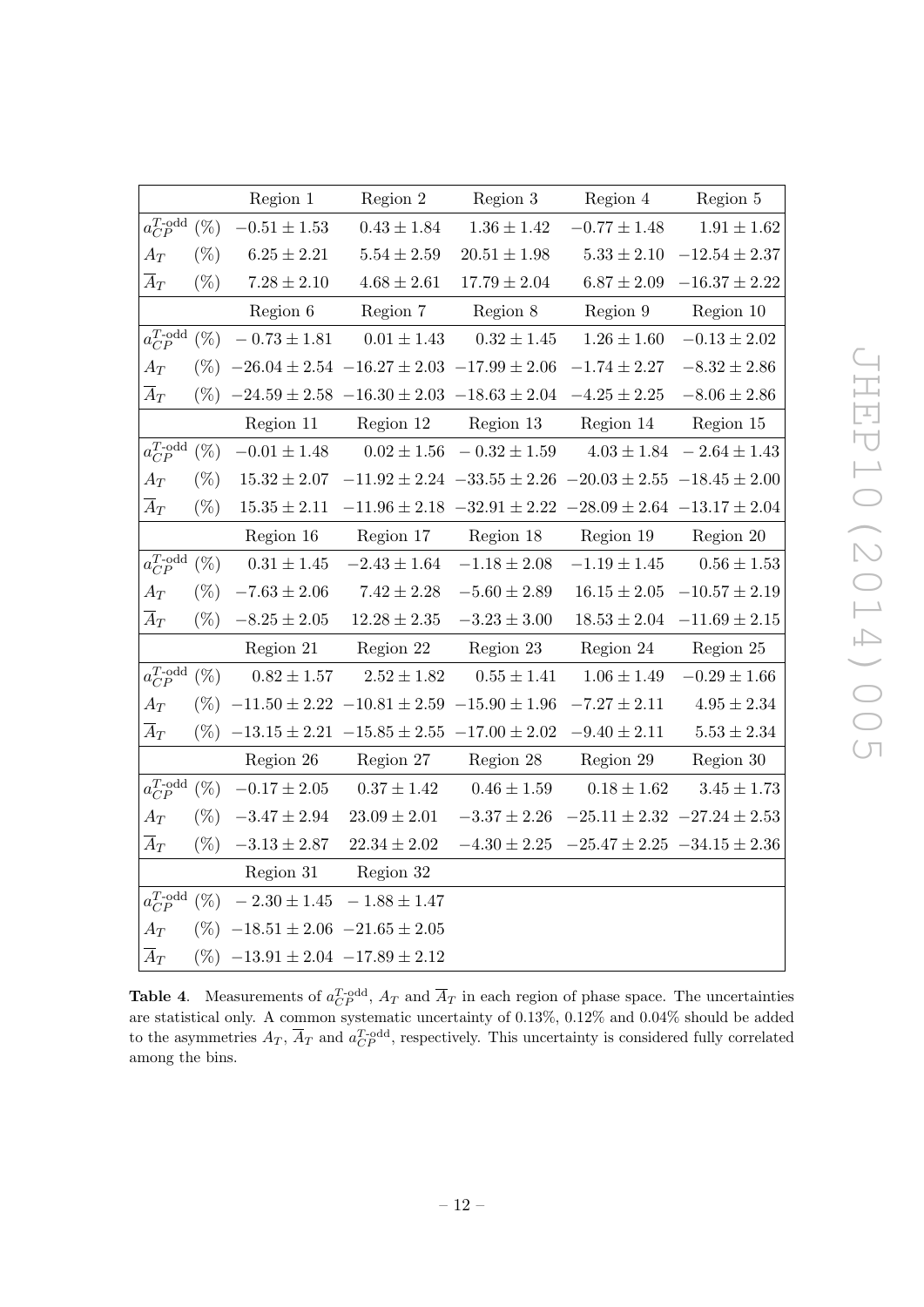|  | $[-1.00, 0.05]$ $[0.05, 0.10]$ $[0.10, 0.19]$ $[0.19, 4.00]$                             |  |
|--|------------------------------------------------------------------------------------------|--|
|  | $a_{CP}^{T-odd}$ (%) $0.51 \pm 0.62$ $-0.12 \pm 0.58$ $-0.02 \pm 0.56$ $0.42 \pm 0.56$   |  |
|  | $A_T$ (%) $-7.49 \pm 0.88$ $-6.67 \pm 0.81$ $-7.64 \pm 0.80$ $-6.84 \pm 0.79$            |  |
|  | $\overline{A}_T$ (%) $-8.51 \pm 0.87$ $-6.44 \pm 0.82$ $-7.60 \pm 0.79$ $-7.68 \pm 0.79$ |  |

<span id="page-13-1"></span>**Table 5.** Measurements of  $a_{CP}^{T-odd}$ ,  $A_T$  and  $\overline{A}_T$  in different intervals of  $D^0$  decay time, t, expressed in ps. The uncertainties are statistical only. A common systematic uncertainty of 0.13%, 0.12% and 0.04% should be added to the asymmetries  $A_T$ ,  $\overline{A}_T$  and  $a_{CP}^{T-odd}$ , respectively. This uncertainty is considered fully correlated among the bins.

## <span id="page-13-0"></span>B Measured asymmetries in intervals of  $D^0$  decay time

The values measured in 4 different intervals of the  $D^0$  decay time for  $a_{CP}^{T-\text{odd}}$ ,  $A_T$ , and  $\overline{A}_T$ are reported in table [5.](#page-13-1)

#### Acknowledgments

We express our gratitude to our colleagues in the CERN accelerator departments for the excellent performance of the LHC. We thank the technical and administrative staff at the LHCb institutes. We acknowledge support from CERN and from the national agencies: CAPES, CNPq, FAPERJ and FINEP (Brazil); NSFC (China); CNRS/IN2P3 (France); BMBF, DFG, HGF and MPG (Germany); SFI (Ireland); INFN (Italy); FOM and NWO (The Netherlands); MNiSW and NCN (Poland); MEN/IFA (Romania); MinES and FANO (Russia); MinECo (Spain); SNSF and SER (Switzerland); NASU (Ukraine); STFC (United Kingdom); NSF (U.S.A.). The Tier1 computing centres are supported by IN2P3 (France), KIT and BMBF (Germany), INFN (Italy), NWO and SURF (The Netherlands), PIC (Spain), GridPP (United Kingdom). We are indebted to the communities behind the multiple open source software packages on which we depend. We are also thankful for the computing resources and the access to software R&D tools provided by Yandex LLC (Russia). Individual groups or members have received support from EPLANET, Marie Skłodowska-Curie Actions and ERC (European Union), Conseil général de Haute-Savoie, Labex ENIGMASS and OCEVU, Région Auvergne (France), RFBR (Russia), XuntaGal and GENCAT (Spain), Royal Society and Royal Commission for the Exhibition of 1851 (United Kingdom).

Open Access. This article is distributed under the terms of the Creative Commons Attribution License [\(CC-BY 4.0\)](http://creativecommons.org/licenses/by/4.0/), which permits any use, distribution and reproduction in any medium, provided the original author(s) and source are credited.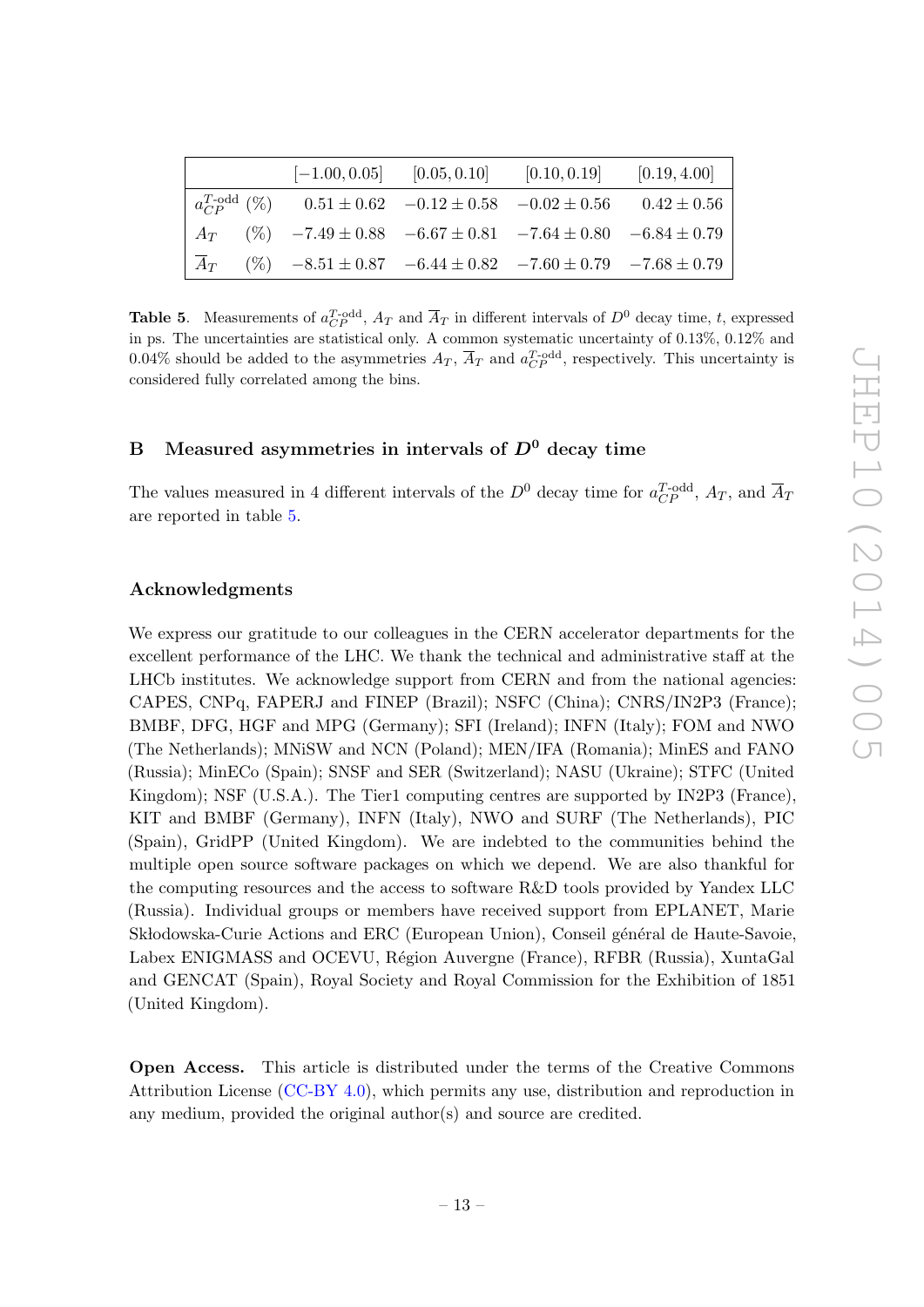#### References

- <span id="page-14-0"></span>[1] S. Bianco, F.L. Fabbri, D. Benson and I. Bigi, A Cicerone for the physics of charm, Riv. Nuovo Cim. 26N7 (2003) 1 [[hep-ex/0309021](http://arxiv.org/abs/hep-ex/0309021)] [IN[SPIRE](http://inspirehep.net/search?p=find+EPRINT+hep-ex/0309021)].
- <span id="page-14-1"></span>[2] Y. Grossman, A.L. Kagan and Y. Nir, New physics and CP-violation in singly Cabibbo suppressed D decays, Phys. Rev. D 75 [\(2007\) 036008](http://dx.doi.org/10.1103/PhysRevD.75.036008) [[hep-ph/0609178](http://arxiv.org/abs/hep-ph/0609178)] [IN[SPIRE](http://inspirehep.net/search?p=find+EPRINT+hep-ph/0609178)].
- <span id="page-14-2"></span>[3] T. Feldmann, S. Nandi and A. Soni, Repercussions of flavour symmetry breaking on  $CP$ -violation in D-meson decays, JHEP 06 [\(2012\) 007](http://dx.doi.org/10.1007/JHEP06(2012)007)  $[\text{arXiv}:1202.3795]$  [IN[SPIRE](http://inspirehep.net/search?p=find+EPRINT+arXiv:1202.3795)].
- [4] J. Brod, A.L. Kagan and J. Zupan, Size of direct CP-violation in singly Cabibbo-suppressed D decays, Phys. Rev. D  $86$  [\(2012\) 014023](http://dx.doi.org/10.1103/PhysRevD.86.014023)  $\text{arXiv:1111.5000}$  $\text{arXiv:1111.5000}$  $\text{arXiv:1111.5000}$  [IN[SPIRE](http://inspirehep.net/search?p=find+EPRINT+arXiv:1111.5000)].
- <span id="page-14-3"></span>[5] B. Bhattacharya, M. Gronau and J.L. Rosner, CP asymmetries in singly-Cabibbo-suppressed D decays to two pseudoscalar mesons, Phys. Rev.  $D$  85 [\(2012\) 054014](http://dx.doi.org/10.1103/PhysRevD.85.054014) [[arXiv:1201.2351](http://arxiv.org/abs/1201.2351)] [IN[SPIRE](http://inspirehep.net/search?p=find+EPRINT+arXiv:1201.2351)].
- <span id="page-14-4"></span>[6] LHCb collaboration, Model-independent search for CP violation in  $D^0 \to K^-K^+\pi^-\pi^+$  and  $D^0 \to \pi^- \pi^+ \pi^+ \pi^-$  decays, [Phys. Lett.](http://dx.doi.org/10.1016/j.physletb.2013.09.011) **B 726** (2013) 623 [[arXiv:1308.3189](http://arxiv.org/abs/1308.3189)] [IN[SPIRE](http://inspirehep.net/search?p=find+EPRINT+arXiv:1308.3189)].
- <span id="page-14-5"></span>[7] G. Valencia, Angular correlations in the decay  $B \to VV$  and CP violation, [Phys. Rev.](http://dx.doi.org/10.1103/PhysRevD.39.3339) D 39 [\(1989\) 3339](http://dx.doi.org/10.1103/PhysRevD.39.3339) [IN[SPIRE](http://inspirehep.net/search?p=find+J+Phys.Rev.,D39,3339)].
- <span id="page-14-6"></span>[8] A. Datta and D. London, Triple-product correlations in  $B \to V_1V_2$  decays and new physics, [Int.](http://dx.doi.org/10.1142/S0217751X04018300) [J. Mod. Phys.](http://dx.doi.org/10.1142/S0217751X04018300) A 19 (2004) 2505 [[hep-ph/0303159](http://arxiv.org/abs/hep-ph/0303159)] [IN[SPIRE](http://inspirehep.net/search?p=find+EPRINT+hep-ph/0303159)].
- <span id="page-14-7"></span>[9] I.I.Y. Bigi, Charm physics: like Botticelli in the Sistine Chapel, [hep-ph/0107102](http://arxiv.org/abs/hep-ph/0107102) [IN[SPIRE](http://inspirehep.net/search?p=find+EPRINT+hep-ph/0107102)].
- <span id="page-14-8"></span>[10] M. Gronau and J.L. Rosner, Triple product asymmetries in K,  $D_{(s)}$  and  $B_{(s)}$  decays, [Phys.](http://dx.doi.org/10.1103/PhysRevD.84.096013) Rev. D 84 [\(2011\) 096013](http://dx.doi.org/10.1103/PhysRevD.84.096013) [[arXiv:1107.1232](http://arxiv.org/abs/1107.1232)] [IN[SPIRE](http://inspirehep.net/search?p=find+EPRINT+arXiv:1107.1232)].
- <span id="page-14-9"></span>[11] FOCUS collaboration, J.M. Link et al., Search for T violation in charm meson decays, [Phys.](http://dx.doi.org/10.1016/j.physletb.2005.07.024) Lett. **B** 622 [\(2005\) 239](http://dx.doi.org/10.1016/j.physletb.2005.07.024) [[hep-ex/0506012](http://arxiv.org/abs/hep-ex/0506012)] [IN[SPIRE](http://inspirehep.net/search?p=find+EPRINT+hep-ex/0506012)].
- <span id="page-14-10"></span>[12] BaBar collaboration, P. del Amo Sanchez et al., Search for CP-violation using T-odd correlations in  $D^0 \to K^+K^-\pi^+\pi^-$  decays, Phys. Rev. **D** 81 [\(2010\) 111103](http://dx.doi.org/10.1103/PhysRevD.81.111103) [[arXiv:1003.3397](http://arxiv.org/abs/1003.3397)] [IN[SPIRE](http://inspirehep.net/search?p=find+EPRINT+arXiv:1003.3397)].
- <span id="page-14-11"></span>[13] LHCb collaboration, The LHCb detector at the LHC, 2008 JINST 3 [S08005](http://dx.doi.org/10.1088/1748-0221/3/08/S08005) [IN[SPIRE](http://inspirehep.net/search?p=find+J+JINST,3,S08005)].
- <span id="page-14-12"></span>[14] R. Aaij et al., Performance of the LHCb Vertex Locator, 2014 JINST 9 [P09007](http://dx.doi.org/10.1088/1748-0221/9/09/P09007) [[arXiv:1405.7808](http://arxiv.org/abs/1405.7808)] [IN[SPIRE](http://inspirehep.net/search?p=find+EPRINT+arXiv:1405.7808)].
- <span id="page-14-13"></span>[15] LHCb Outer Tracker group collaboration, Performance of the LHCb Outer Tracker, [2014](http://dx.doi.org/10.1088/1748-0221/9/01/P01002) JINST 9 [P01002](http://dx.doi.org/10.1088/1748-0221/9/01/P01002) [[arXiv:1311.3893](http://arxiv.org/abs/1311.3893)] [IN[SPIRE](http://inspirehep.net/search?p=find+EPRINT+arXiv:1311.3893)].
- <span id="page-14-14"></span>[16] LHCb RICH Group collaboration, Performance of the LHCb RICH detector at the LHC, [Eur. Phys. J.](http://dx.doi.org/10.1140/epjc/s10052-013-2431-9) C 73 (2013) 2431 [[arXiv:1211.6759](http://arxiv.org/abs/1211.6759)] [IN[SPIRE](http://inspirehep.net/search?p=find+EPRINT+arXiv:1211.6759)].
- <span id="page-14-15"></span>[17] A.A. Alves Jr. et al., Performance of the LHCb muon system, 2013 JINST 8 [P02022](http://dx.doi.org/10.1088/1748-0221/8/02/P02022) [[arXiv:1211.1346](http://arxiv.org/abs/1211.1346)] [IN[SPIRE](http://inspirehep.net/search?p=find+EPRINT+arXiv:1211.1346)].
- <span id="page-14-16"></span>[18] R. Aaij et al., *The LHCb Trigger and its Performance in 2011*, 2013 *JINST* 8 [P04022](http://dx.doi.org/10.1088/1748-0221/8/04/P04022) [[arXiv:1211.3055](http://arxiv.org/abs/1211.3055)] [IN[SPIRE](http://inspirehep.net/search?p=find+EPRINT+arXiv:1211.3055)].
- <span id="page-14-17"></span>[19] T. Sjöstrand, S. Mrenna and P.Z. Skands, *PYTHIA 6.4 Physics and Manual, JHEP* 05 [\(2006\)](http://dx.doi.org/10.1088/1126-6708/2006/05/026) [026](http://dx.doi.org/10.1088/1126-6708/2006/05/026) [[hep-ph/0603175](http://arxiv.org/abs/hep-ph/0603175)] [IN[SPIRE](http://inspirehep.net/search?p=find+EPRINT+hep-ph/0603175)].
- <span id="page-14-18"></span>[20] T. Sjöstrand, S. Mrenna and P.Z. Skands, A brief introduction to PYTHIA 8.1, [Comput. Phys.](http://dx.doi.org/10.1016/j.cpc.2008.01.036) Commun. 178 [\(2008\) 852](http://dx.doi.org/10.1016/j.cpc.2008.01.036) [[arXiv:0710.3820](http://arxiv.org/abs/0710.3820)] [IN[SPIRE](http://inspirehep.net/search?p=find+EPRINT+arXiv:0710.3820)].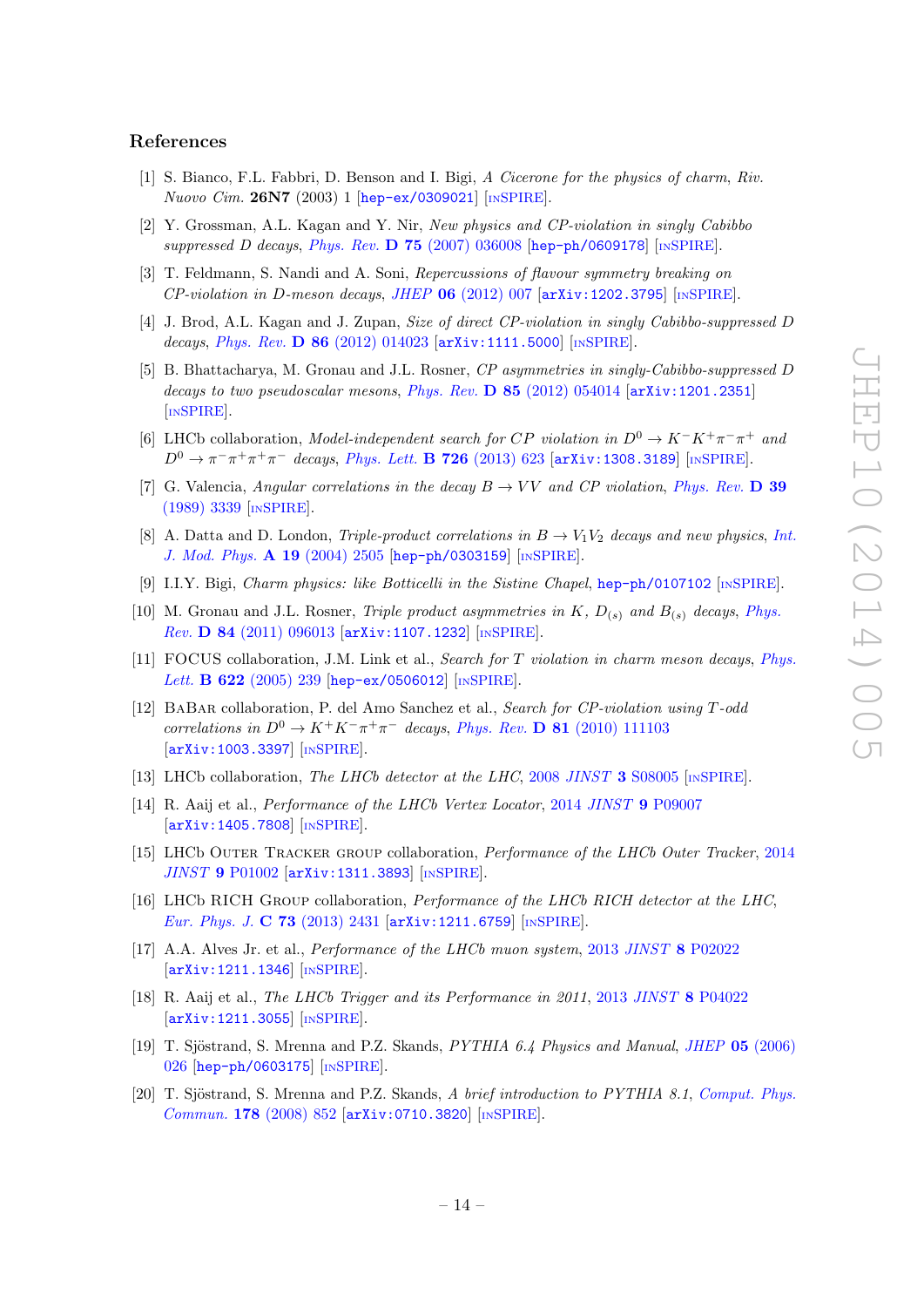- <span id="page-15-0"></span>[21] I. Belyaev et al., Handling of the generation of primary events in Gauss, the LHCb simulation framework, [IEEE Nucl. Sci. Symp. Conf. Rec.](http://dx.doi.org/10.1109/NSSMIC.2010.5873949) 2010 (2010) 1155.
- <span id="page-15-1"></span>[22] D.J. Lange, The EvtGen particle decay simulation package, [Nucl. Instrum. Meth.](http://dx.doi.org/10.1016/S0168-9002(01)00089-4) A 462 [\(2001\) 152](http://dx.doi.org/10.1016/S0168-9002(01)00089-4) [IN[SPIRE](http://inspirehep.net/search?p=find+J+Nucl.Instrum.Meth.,A462,152)].
- <span id="page-15-2"></span>[23] GEANT4 collaboration, J. Allison et al., GEANT4: developments and applications, [IEEE](http://dx.doi.org/10.1109/TNS.2006.869826) [Trans. Nucl. Sci.](http://dx.doi.org/10.1109/TNS.2006.869826) 53 (2006) 270.
- <span id="page-15-3"></span>[24] GEANT4 collaboration, S. Agostinelli et al., GEANT4: a simulation toolkit, [Nucl. Instrum.](http://dx.doi.org/10.1016/S0168-9002(03)01368-8) Meth. **A 506** [\(2003\) 250](http://dx.doi.org/10.1016/S0168-9002(03)01368-8) [IN[SPIRE](http://inspirehep.net/search?p=find+J+Nucl.Instrum.Meth.,A506,250)].
- <span id="page-15-4"></span>[25] M. Clemencic et al., The LHCb simulation application, Gauss: design, evolution and experience, [J. Phys. Conf. Ser.](http://dx.doi.org/10.1088/1742-6596/331/3/032023) 331 (2011) 032023 [IN[SPIRE](http://inspirehep.net/search?p=find+J+J.Phys.Conf.Ser.,331,032023)].
- <span id="page-15-5"></span>[26] PARTICLE DATA GROUP collaboration, J. Beringer et al., Review of Particle Physics (RPP), Phys. Rev. **D 86** [\(2012\) 010001](http://dx.doi.org/10.1103/PhysRevD.86.010001) [IN[SPIRE](http://inspirehep.net/search?p=find+J+Phys.Rev.,D86,010001)].
- <span id="page-15-6"></span>[27] M. Gronau, Resonant two-body D decays, [Phys. Rev. Lett.](http://dx.doi.org/10.1103/PhysRevLett.83.4005) 83 (1999) 4005 [[hep-ph/9908237](http://arxiv.org/abs/hep-ph/9908237)] [IN[SPIRE](http://inspirehep.net/search?p=find+EPRINT+hep-ph/9908237)].
- <span id="page-15-7"></span>[28] N. Cabibbo and A. Maksymowicz, Angular correlations in Ke-4 decays and determination of low-energy  $\pi - \pi$  phase shifts, Phys. Rev. 137 [\(1965\) B438.](http://dx.doi.org/10.1103/PhysRev.168.1926)
- <span id="page-15-8"></span>[29] J.F. Donoghue, Is  $D^0 \to \varphi \overline{K}^0$  really a clear signal for the annihilation diagram?, [Phys. Rev.](http://dx.doi.org/10.1103/PhysRevD.33.1516) D 33 [\(1986\) 1516](http://dx.doi.org/10.1103/PhysRevD.33.1516) [IN[SPIRE](http://inspirehep.net/search?p=find+J+Phys.Rev.,D33,1516)].
- <span id="page-15-9"></span>[30] CLEO collaboration, M. Artuso et al., Amplitude analysis of  $D^0 \to K^+K^-\pi^+\pi^-$ , [Phys. Rev.](http://dx.doi.org/10.1103/PhysRevD.85.122002) D 85 [\(2012\) 122002](http://dx.doi.org/10.1103/PhysRevD.85.122002) [[arXiv:1201.5716](http://arxiv.org/abs/1201.5716)] [IN[SPIRE](http://inspirehep.net/search?p=find+EPRINT+arXiv:1201.5716)].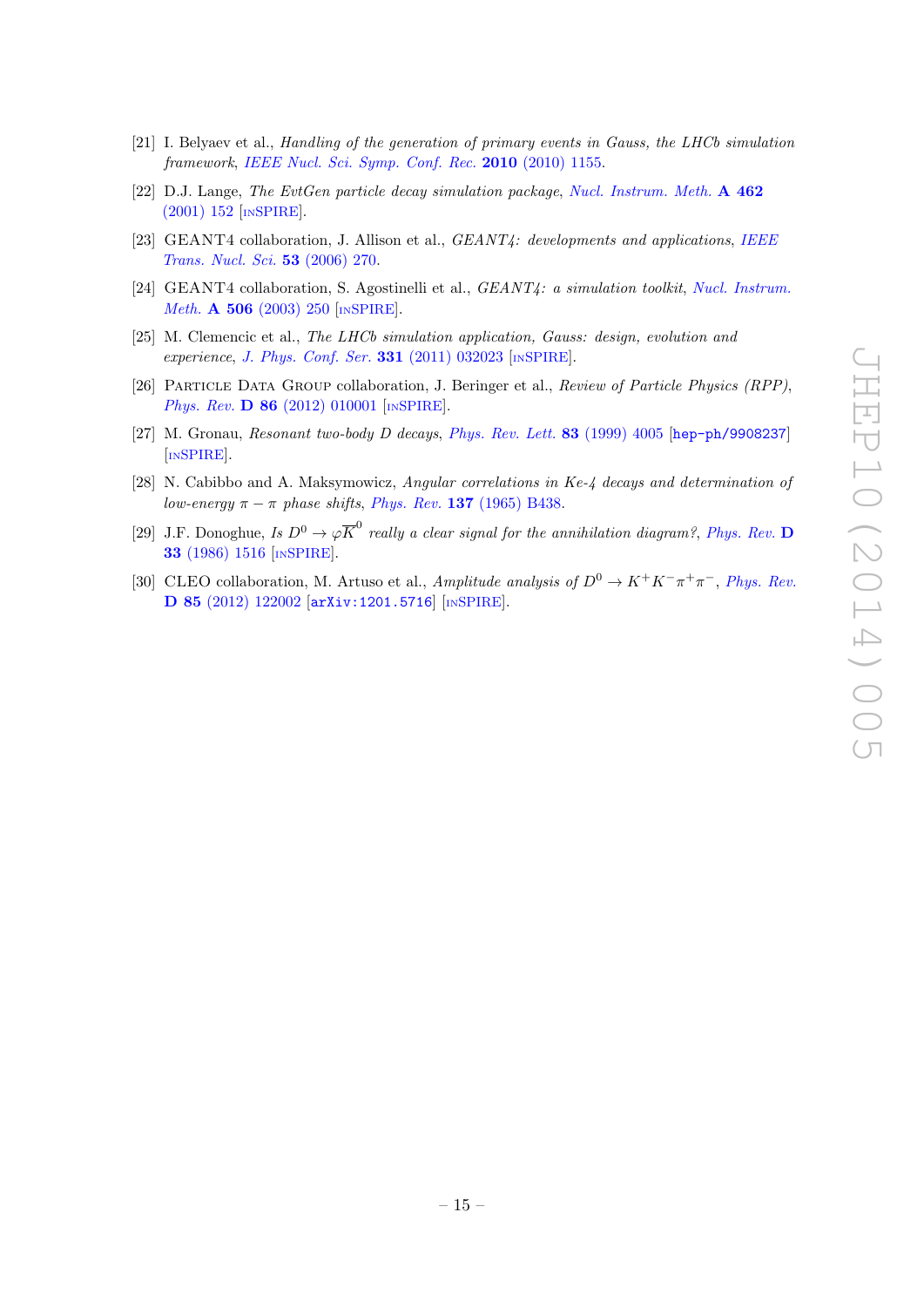### The LHCb collaboration

<span id="page-16-0"></span>R. Aaij $^{41}$ , B. Adeva $^{37}$ , M. Adinolfi $^{46}$ , A. Affolder $^{52}$ , Z. Ajaltouni $^5$ , S. Akar $^6$ , J. Albrecht $^9$ , F. Alessio<sup>38</sup>, M. Alexander<sup>51</sup>, S. Ali<sup>41</sup>, G. Alkhazov<sup>30</sup>, P. Alvarez Cartelle<sup>37</sup>, A.A. Alves Jr<sup>25,38</sup>, S. Amato<sup>2</sup>, S. Amerio<sup>22</sup>, Y. Amhis<sup>7</sup>, L. An<sup>3</sup>, L. Anderlini<sup>17,g</sup>, J. Anderson<sup>40</sup>, R. Andreassen<sup>57</sup>, M. Andreotti<sup>16,f</sup>, J.E. Andrews<sup>58</sup>, R.B. Appleby<sup>54</sup>, O. Aquines Gutierrez<sup>10</sup>, F. Archilli<sup>38</sup>, A. Artamonov<sup>35</sup>, M. Artuso<sup>59</sup>, E. Aslanides<sup>6</sup>, G. Auriemma<sup>25,n</sup>, M. Baalouch<sup>5</sup>, S. Bachmann<sup>11</sup>, J.J. Back<sup>48</sup>, A. Badalov<sup>36</sup>, W. Baldini<sup>16</sup>, R.J. Barlow<sup>54</sup>, C. Barschel<sup>38</sup>, S. Barsuk<sup>7</sup>, W. Barter<sup>47</sup>, V. Batozskaya<sup>28</sup>, V. Battista<sup>39</sup>, A. Bay<sup>39</sup>, L. Beaucourt<sup>4</sup>, J. Beddow<sup>51</sup>, F. Bedeschi<sup>23</sup>, I. Bediaga<sup>1</sup>, S. Belogurov<sup>31</sup>, K. Belous<sup>35</sup>, I. Belyaev<sup>31</sup>, E. Ben-Haim<sup>8</sup>, G. Bencivenni<sup>18</sup>, S. Benson<sup>38</sup>, J. Benton<sup>46</sup>, A. Berezhnoy<sup>32</sup>, R. Bernet<sup>40</sup>, M.-O. Bettler<sup>47</sup>, M. van Beuzekom<sup>41</sup>, A. Bien<sup>11</sup>, S. Bifani<sup>45</sup>, T. Bird<sup>54</sup>, A. Bizzeti<sup>17,*i*</sup>, P.M. Bjørnstad<sup>54</sup>, T. Blake<sup>48</sup>, F. Blanc<sup>39</sup>, J. Blouw<sup>10</sup>, S. Blusk<sup>59</sup>, V. Bocci<sup>25</sup>, A. Bondar<sup>34</sup>, N. Bondar<sup>30,38</sup>, W. Bonivento<sup>15,38</sup>, S. Borghi<sup>54</sup>, A. Borgia<sup>59</sup>, M. Borsato<sup>7</sup>, T.J.V. Bowcock<sup>52</sup>, E. Bowen<sup>40</sup>, C. Bozzi<sup>16</sup>, T. Brambach<sup>9</sup>, J. Bressieux<sup>39</sup>, D. Brett<sup>54</sup>, M. Britsch<sup>10</sup>, T. Britton<sup>59</sup>, J. Brodzicka<sup>54</sup>, N.H. Brook<sup>46</sup>, H. Brown<sup>52</sup>, A. Bursche<sup>40</sup>, G. Busetto<sup>22, r</sup>, J. Buytaert<sup>38</sup>, S. Cadeddu<sup>15</sup>, R. Calabrese<sup>16,f</sup>, M. Calvi<sup>20,k</sup>, M. Calvo Gomez<sup>36,p</sup>, P. Campana<sup>18,38</sup>, D. Campora Perez<sup>38</sup>, A. Carbone<sup>14,d</sup>, G. Carboni<sup>24,l</sup>, R. Cardinale<sup>19,38,j</sup>, A. Cardini<sup>15</sup>, L. Carson<sup>50</sup>, K. Carvalho Akiba<sup>2</sup>, G. Casse<sup>52</sup>, L. Cassina<sup>20</sup>, L. Castillo Garcia<sup>38</sup>, M. Cattaneo<sup>38</sup>, Ch. Cauet<sup>9</sup>, R. Cenci<sup>58</sup>, M. Charles<sup>8</sup>, Ph. Charpentier<sup>38</sup>, M. Chefdeville<sup>4</sup>, S. Chen<sup>54</sup>, S.-F. Cheung<sup>55</sup>, N. Chiapolini<sup>40</sup>, M. Chrzaszcz<sup>40,26</sup>, K. Ciba<sup>38</sup>, X. Cid Vidal<sup>38</sup>, G. Ciezarek<sup>53</sup>, P.E.L. Clarke<sup>50</sup>, M. Clemencic<sup>38</sup>, H.V. Cliff<sup>47</sup>, J. Closier<sup>38</sup>, V. Coco<sup>38</sup>, J. Cogan<sup>6</sup>, E. Cogneras<sup>5</sup>, L. Cojocariu<sup>29</sup>, P. Collins<sup>38</sup>, A. Comerma-Montells<sup>11</sup>, A. Contu<sup>15</sup>, A. Cook<sup>46</sup>, M. Coombes<sup>46</sup>, S. Coquereau<sup>8</sup>, G. Corti<sup>38</sup>, M. Corvo<sup>16,f</sup>, I. Counts<sup>56</sup>, B. Couturier<sup>38</sup>, G.A. Cowan<sup>50</sup>, D.C. Craik<sup>48</sup>, M. Cruz Torres<sup>60</sup>, S. Cunliffe<sup>53</sup>, R. Currie<sup>50</sup>, C. D'Ambrosio<sup>38</sup>, J. Dalseno<sup>46</sup>, P. David<sup>8</sup>, P.N.Y. David<sup>41</sup>, A. Davis<sup>57</sup>, K. De Bruyn<sup>41</sup>, S. De Capua<sup>54</sup>, M. De Cian<sup>11</sup>, J.M. De Miranda<sup>1</sup>, L. De Paula<sup>2</sup>, W. De Silva<sup>57</sup>, P. De Simone<sup>18</sup>, D. Decamp<sup>4</sup>, M. Deckenhoff<sup>9</sup>, L. Del Buono<sup>8</sup>, N. Déléage<sup>4</sup>, D. Derkach<sup>55</sup>, O. Deschamps<sup>5</sup>, F. Dettori<sup>38</sup>, A. Di Canto<sup>38</sup>, H. Dijkstra<sup>38</sup>, S. Donleavy<sup>52</sup>, F. Dordei<sup>11</sup>, M. Dorigo<sup>39</sup>, A. Dosil Suárez<sup>37</sup>, D. Dossett<sup>48</sup>, A. Dovbnya<sup>43</sup>, K. Dreimanis<sup>52</sup>, G. Dujany<sup>54</sup>, F. Dupertuis<sup>39</sup>, P. Durante<sup>38</sup>, R. Dzhelyadin<sup>35</sup>, A. Dziurda<sup>26</sup>, A. Dzyuba<sup>30</sup>, S. Easo<sup>49,38</sup>, U. Egede<sup>53</sup>, V. Egorychev<sup>31</sup>, S. Eidelman<sup>34</sup>, S. Eisenhardt<sup>50</sup>, U. Eitschberger<sup>9</sup>, R. Ekelhof<sup>9</sup>, L. Eklund<sup>51</sup>, I. El Rifai<sup>5</sup>, Ch. Elsasser<sup>40</sup>, S. Ely<sup>59</sup>, S. Esen<sup>11</sup>, H.-M. Evans<sup>47</sup>, T. Evans<sup>55</sup>, A. Falabella<sup>14</sup>, C. Färber<sup>11</sup>, C. Farinelli<sup>41</sup>, N. Farley<sup>45</sup>, S. Farry<sup>52</sup>, RF Fay<sup>52</sup>, D. Ferguson<sup>50</sup>, V. Fernandez Albor<sup>37</sup>, F. Ferreira Rodrigues<sup>1</sup>, M. Ferro-Luzzi<sup>38</sup>, S. Filippov<sup>33</sup>, M. Fiore<sup>16,f</sup>, M. Fiorini<sup>16,f</sup>, M. Firlej<sup>27</sup>, C. Fitzpatrick<sup>39</sup>, T. Fiutowski<sup>27</sup>, P. Fol<sup>53</sup>, M. Fontana<sup>10</sup>, F. Fontanelli<sup>19,j</sup>, R. Forty<sup>38</sup>, O. Francisco<sup>2</sup>, M. Frank<sup>38</sup>, C. Frei<sup>38</sup>, M. Frosini<sup>17,38,g</sup>, J. Fu<sup>21,38</sup>, E. Furfaro<sup>24,*l*</sup>, A. Gallas Torreira<sup>37</sup>, D. Galli<sup>14,*d*</sup>, S. Gallorini<sup>22</sup>, S. Gambetta<sup>19,*j*</sup>, M. Gandelman<sup>2</sup>, P. Gandini<sup>59</sup>, Y. Gao<sup>3</sup>, J. García Pardiñas<sup>37</sup>, J. Garofoli<sup>59</sup>, J. Garra Tico<sup>47</sup>, L. Garrido<sup>36</sup>, C. Gaspar<sup>38</sup>, R. Gauld<sup>55</sup>, L. Gavardi<sup>9</sup>, G. Gavrilov<sup>30</sup>, A. Geraci<sup>21,</sup><sup>v</sup>, E. Gersabeck<sup>11</sup>, M. Gersabeck<sup>54</sup>, T. Gershon<sup>48</sup>, Ph. Ghez<sup>4</sup>, A. Gianelle<sup>22</sup>, S. Gianì<sup>39</sup>, V. Gibson<sup>47</sup>, L. Giubega<sup>29</sup>, V.V. Gligorov<sup>38</sup>, C. Göbel<sup>60</sup>, D. Golubkov<sup>31</sup>, A. Golutvin<sup>53,31,38</sup>, A. Gomes<sup>1,a</sup>, C. Gotti<sup>20</sup>, M. Grabalosa Gándara<sup>5</sup>, R. Graciani Diaz<sup>36</sup>, L.A. Granado Cardoso<sup>38</sup>, E. Graugés<sup>36</sup>, G. Graziani<sup>17</sup>, A. Grecu<sup>29</sup>, E. Greening<sup>55</sup>, S. Gregson<sup>47</sup>, P. Griffith<sup>45</sup>, L. Grillo<sup>11</sup>, O. Grünberg<sup>62</sup>, B. Gui<sup>59</sup>, E. Gushchin<sup>33</sup>, Yu. Guz<sup>35,38</sup>, T. Gys<sup>38</sup>, C. Hadjivasiliou<sup>59</sup>, G. Haefeli<sup>39</sup>, C. Haen<sup>38</sup>, S.C. Haines<sup>47</sup>, S. Hall<sup>53</sup>, B. Hamilton<sup>58</sup>, T. Hampson<sup>46</sup>, X. Han<sup>11</sup>, S. Hansmann-Menzemer<sup>11</sup>, N. Harnew<sup>55</sup>, S.T. Harnew<sup>46</sup>, J. Harrison<sup>54</sup>, J. He<sup>38</sup>, T. Head<sup>38</sup>, V. Heijne<sup>41</sup>, K. Hennessy<sup>52</sup>, P. Henrard<sup>5</sup>, L. Henry<sup>8</sup>, J.A. Hernando Morata<sup>37</sup>, E. van Herwijnen<sup>38</sup>, M. He $6^{62}$ , A. Hicheur<sup>1</sup>, D. Hill<sup>55</sup>, M. Hoballah<sup>5</sup>, C. Hombach<sup>54</sup>, W. Hulsbergen<sup>41</sup>, P. Hunt<sup>55</sup>, N. Hussain<sup>55</sup>, D. Hutchcroft<sup>52</sup>, D. Hynds<sup>51</sup>, M. Idzik<sup>27</sup>, P. Ilten<sup>56</sup>, R. Jacobsson<sup>38</sup>, A. Jaeger<sup>11</sup>, J. Jalocha<sup>55</sup>, E. Jans<sup>41</sup>, P. Jaton<sup>39</sup>,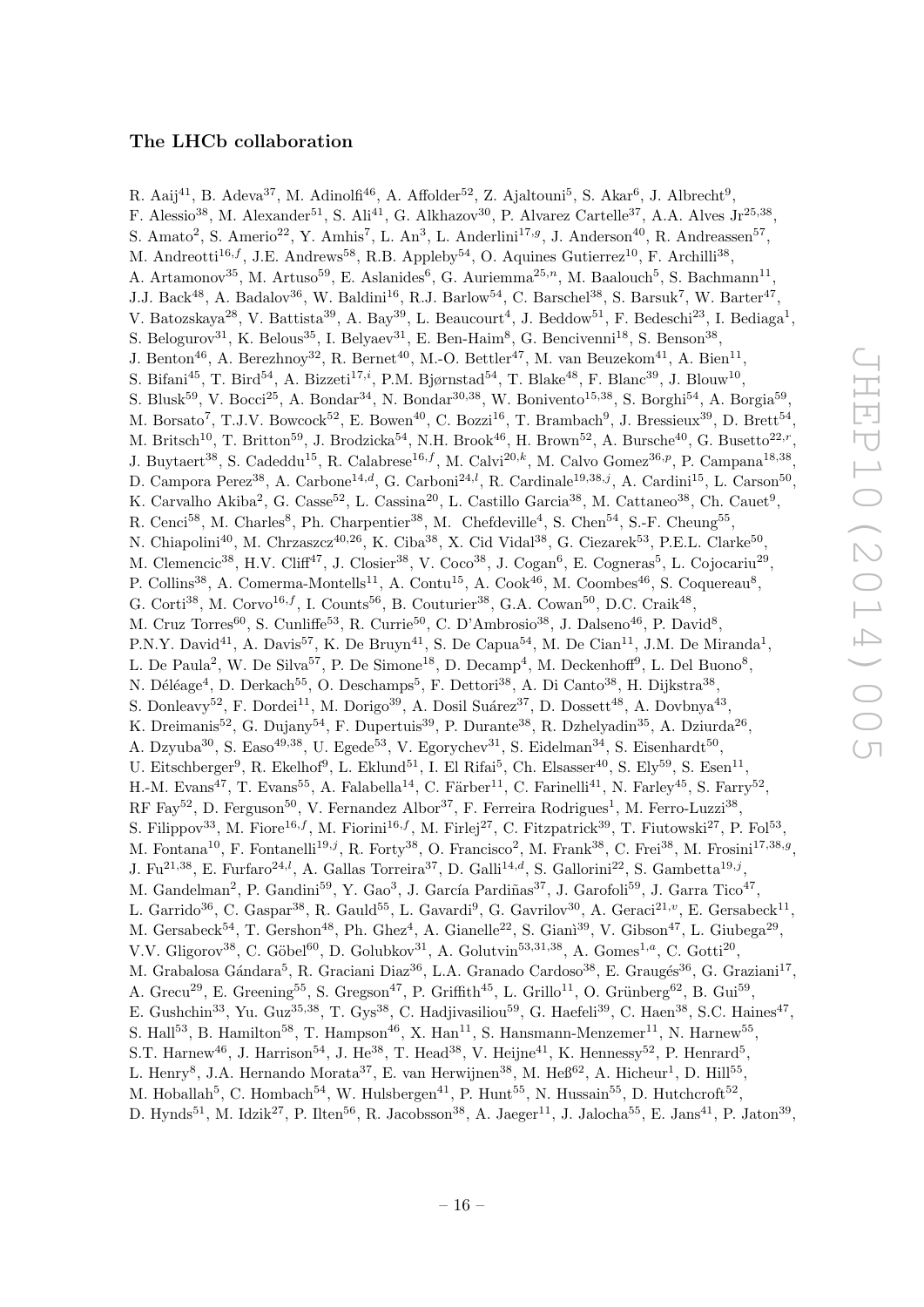A. Jawahery<sup>58</sup>, F. Jing<sup>3</sup>, M. John<sup>55</sup>, D. Johnson<sup>55</sup>, C.R. Jones<sup>47</sup>, C. Joram<sup>38</sup>, B. Jost<sup>38</sup>, N. Jurik<sup>59</sup>, M. Kaballo<sup>9</sup>, S. Kandybei<sup>43</sup>, W. Kanso<sup>6</sup>, M. Karacson<sup>38</sup>, T.M. Karbach<sup>38</sup>, S. Karodia<sup>51</sup>, M. Kelsey<sup>59</sup>, I.R. Kenyon<sup>45</sup>, T. Ketel<sup>42</sup>, B. Khanji<sup>20</sup>, C. Khurewathanakul<sup>39</sup>, S. Klaver<sup>54</sup>, K. Klimaszewski<sup>28</sup>, O. Kochebina<sup>7</sup>, M. Kolpin<sup>11</sup>, I. Komarov<sup>39</sup>, R.F. Koopman<sup>42</sup>, P. Koppenburg<sup>41,38</sup>, M. Korolev<sup>32</sup>, A. Kozlinskiy<sup>41</sup>, L. Kravchuk<sup>33</sup>, K. Kreplin<sup>11</sup>, M. Kreps<sup>48</sup>, G. Krocker<sup>11</sup>, P. Krokovny<sup>34</sup>, F. Kruse<sup>9</sup>, W. Kucewicz<sup>26,0</sup>, M. Kucharczyk<sup>20,26,38,k</sup>, V. Kudryavtsev<sup>34</sup>, K. Kurek<sup>28</sup>, T. Kvaratskheliya<sup>31</sup>, V.N. La Thi<sup>39</sup>, D. Lacarrere<sup>38</sup>, G. Lafferty<sup>54</sup>, A. Lai<sup>15</sup>, D. Lambert<sup>50</sup>, R.W. Lambert<sup>42</sup>, G. Lanfranchi<sup>18</sup>, C. Langenbruch<sup>48</sup>, B. Langhans<sup>38</sup>, T. Latham<sup>48</sup>, C. Lazzeroni<sup>45</sup>, R. Le Gac<sup>6</sup>, J. van Leerdam<sup>41</sup>, J.-P. Lees<sup>4</sup>, R. Lefèvre<sup>5</sup>, A. Leflat<sup>32</sup>, J. Lefrançois<sup>7</sup>, S. Leo<sup>23</sup>, O. Leroy<sup>6</sup>, T. Lesiak<sup>26</sup>, B. Leverington<sup>11</sup>, Y. Li<sup>3</sup>, T. Likhomanenko<sup>63</sup>, M. Liles<sup>52</sup>, R. Lindner<sup>38</sup>, C. Linn<sup>38</sup>, F. Lionetto<sup>40</sup>, B. Liu<sup>15</sup>, S. Lohn<sup>38</sup>, I. Longstaff<sup>51</sup>, J.H. Lopes<sup>2</sup>, N. Lopez-March<sup>39</sup>, P. Lowdon<sup>40</sup>, H. Lu<sup>3</sup>, D. Lucchesi<sup>22,r</sup>, H. Luo<sup>50</sup>, A. Lupato<sup>22</sup>, E. Luppi<sup>16,f</sup>, O. Lupton<sup>55</sup>, F. Machefert<sup>7</sup>, I.V. Machikhiliyan<sup>31</sup>, F. Maciuc<sup>29</sup>, O. Maev<sup>30</sup>, S. Malde<sup>55</sup>, A. Malinin<sup>63</sup>, G. Manca<sup>15,e</sup>, G. Mancinelli<sup>6</sup>, A. Mapelli<sup>38</sup>, J. Maratas<sup>5</sup>, J.F. Marchand<sup>4</sup>, U. Marconi<sup>14</sup>, C. Marin Benito<sup>36</sup>, P. Marino<sup>23,t</sup>, R. Märki<sup>39</sup>, J. Marks<sup>11</sup>, G. Martellotti<sup>25</sup>, A. Martens<sup>8</sup>, A. Martín Sánchez<sup>7</sup>, M. Martinelli<sup>39</sup>, D. Martinez Santos<sup>42</sup>, F. Martinez Vidal<sup>64</sup>, D. Martins Tostes<sup>2</sup>, A. Massafferri<sup>1</sup>, R. Matev<sup>38</sup>, Z. Mathe<sup>38</sup>, C. Matteuzzi<sup>20</sup>, A. Mazurov<sup>45</sup>, M. McCann<sup>53</sup>, J. McCarthy<sup>45</sup>, A. McNab<sup>54</sup>, R. McNulty<sup>12</sup>, B. McSkelly<sup>52</sup>, B. Meadows<sup>57</sup>, F. Meier<sup>9</sup>, M. Meissner<sup>11</sup>, M. Merk<sup>41</sup>, D.A. Milanes<sup>8</sup>, M.-N. Minard<sup>4</sup>, N. Moggi<sup>14</sup>, J. Molina Rodriguez<sup>60</sup>, S. Monteil<sup>5</sup>, M. Morandin<sup>22</sup>, P. Morawski<sup>27</sup>, A. Mordà<sup>6</sup>, M.J. Morello<sup>23,t</sup>, J. Moron<sup>27</sup>, A.-B. Morris<sup>50</sup>, R. Mountain<sup>59</sup>, F. Muheim<sup>50</sup>, K. Müller<sup>40</sup>, M. Mussini<sup>14</sup>, B. Muster<sup>39</sup>, P. Naik<sup>46</sup>, T. Nakada<sup>39</sup>, R. Nandakumar<sup>49</sup>, I. Nasteva<sup>2</sup>, M. Needham<sup>50</sup>, N. Neri<sup>21</sup>, S. Neubert<sup>38</sup>, N. Neufeld<sup>38</sup>, M. Neuner<sup>11</sup>, A.D. Nguyen<sup>39</sup>, T.D. Nguyen<sup>39</sup>, C. Nguyen-Mau<sup>39,q</sup>, M. Nicol<sup>7</sup>, V. Niess<sup>5</sup>, R. Niet<sup>9</sup>, N. Nikitin<sup>32</sup>, T. Nikodem<sup>11</sup>, A. Novoselov<sup>35</sup>, D.P. O'Hanlon<sup>48</sup>, A. Oblakowska-Mucha<sup>27</sup>, V. Obraztsov<sup>35</sup>, S. Oggero<sup>41</sup>, S. Ogilvy<sup>51</sup>, O. Okhrimenko<sup>44</sup>, R. Oldeman<sup>15,e</sup>, G. Onderwater<sup>65</sup>, M. Orlandea<sup>29</sup>, J.M. Otalora Goicochea<sup>2</sup>, P. Owen<sup>53</sup>, A. Oyanguren<sup>64</sup>, B.K. Pal<sup>59</sup>, A. Palano<sup>13,c</sup>, F. Palombo<sup>21,u</sup>, M. Palutan<sup>18</sup>, J. Panman<sup>38</sup>, A. Papanestis<sup>49,38</sup>, M. Pappagallo<sup>51</sup>, L.L. Pappalardo<sup>16,f</sup>, C. Parkes<sup>54</sup>, C.J. Parkinson<sup>9,45</sup>, G. Passaleva<sup>17</sup>, G.D. Patel<sup>52</sup>, M. Patel<sup>53</sup>, C. Patrignani<sup>19,j</sup>, A. Pazos Alvarez<sup>37</sup>, A. Pearce<sup>54</sup>, A. Pellegrino<sup>41</sup>, M. Pepe Altarelli<sup>38</sup>, S. Perazzini<sup>14,d</sup>, E. Perez Trigo<sup>37</sup>, P. Perret<sup>5</sup>, M. Perrin-Terrin<sup>6</sup>, L. Pescatore<sup>45</sup>, E. Pesen<sup>66</sup>, K. Petridis<sup>53</sup>, A. Petrolini<sup>19,j</sup>, E. Picatoste Olloqui<sup>36</sup>, B. Pietrzyk<sup>4</sup>, T. Pilař<sup>48</sup>, D. Pinci<sup>25</sup>, A. Pistone<sup>19</sup>, S. Playfer<sup>50</sup>, M. Plo Casasus<sup>37</sup>, F. Polci<sup>8</sup>, A. Poluektov<sup>48,34</sup>, E. Polycarpo<sup>2</sup>, A. Popov<sup>35</sup>, D. Popov<sup>10</sup>, B. Popovici<sup>29</sup>, C. Potterat<sup>2</sup>, E. Price<sup>46</sup>, J.D. Price<sup>52</sup>, J. Prisciandaro<sup>39</sup>, A. Pritchard<sup>52</sup>, C. Prouve<sup>46</sup>, V. Pugatch<sup>44</sup>, A. Puig Navarro<sup>39</sup>, G. Punzi<sup>23,s</sup>, W. Qian<sup>4</sup>, B. Rachwal<sup>26</sup>, J.H. Rademacker<sup>46</sup>, B. Rakotomiaramanana<sup>39</sup>, M. Rama<sup>18</sup>, M.S. Rangel<sup>2</sup>, I. Raniuk<sup>43</sup>, N. Rauschmayr<sup>38</sup>, G. Raven<sup>42</sup>, F. Redi<sup>53</sup>, S. Reichert<sup>54</sup>, M.M. Reid<sup>48</sup>, A.C. dos Reis<sup>1</sup>, S. Ricciardi<sup>49</sup>, S. Richards<sup>46</sup>, M. Rihl<sup>38</sup>, K. Rinnert<sup>52</sup>, V. Rives Molina<sup>36</sup>, P. Robbe<sup>7</sup>, A.B. Rodrigues<sup>1</sup>, E. Rodrigues<sup>54</sup>, P. Rodriguez Perez<sup>54</sup>, S. Roiser<sup>38</sup>, V. Romanovsky<sup>35</sup>, A. Romero Vidal<sup>37</sup>, M. Rotondo<sup>22</sup>, J. Rouvinet<sup>39</sup>, T. Ruf<sup>38</sup>, H. Ruiz<sup>36</sup>, P. Ruiz Valls<sup>64</sup>, J.J. Saborido Silva<sup>37</sup>, N. Sagidova<sup>30</sup>, P. Sail<sup>51</sup>, B. Saitta<sup>15,e</sup>, V. Salustino Guimaraes<sup>2</sup>, C. Sanchez Mayordomo<sup>64</sup>, B. Sanmartin Sedes<sup>37</sup>, R. Santacesaria<sup>25</sup>, C. Santamarina Rios<sup>37</sup>, E. Santovetti<sup>24,*l*</sup>, A. Sarti<sup>18,*m*</sup>, C. Satriano<sup>25,*n*</sup>, A. Satta<sup>24</sup>, D.M. Saunders<sup>46</sup>, M. Savrie<sup>16,f</sup>, D. Savrina<sup>31,32</sup>, M. Schiller<sup>42</sup>, H. Schindler<sup>38</sup>, M. Schlupp<sup>9</sup>, M. Schmelling<sup>10</sup>, B. Schmidt<sup>38</sup>, O. Schneider<sup>39</sup>, A. Schopper<sup>38</sup>, M.-H. Schune<sup>7</sup>, R. Schwemmer<sup>38</sup>, B. Sciascia<sup>18</sup>, A. Sciubba<sup>25</sup>, M. Seco<sup>37</sup>, A. Semennikov<sup>31</sup>, I. Sepp<sup>53</sup>, N. Serra<sup>40</sup>, J. Serrano<sup>6</sup>, L. Sestini<sup>22</sup>, P. Seyfert<sup>11</sup>, M. Shapkin<sup>35</sup>, I. Shapoval<sup>16,43,f</sup>, Y. Shcheglov<sup>30</sup>, T. Shears<sup>52</sup>, L. Shekhtman<sup>34</sup>, V. Shevchenko<sup>63</sup>, A. Shires<sup>9</sup>, R. Silva Coutinho<sup>48</sup>, G. Simi<sup>22</sup>, M. Sirendi<sup>47</sup>, N. Skidmore<sup>46</sup>, T. Skwarnicki<sup>59</sup>,

N.A. Smith<sup>52</sup>, E. Smith<sup>55,49</sup>, E. Smith<sup>53</sup>, J. Smith<sup>47</sup>, M. Smith<sup>54</sup>, H. Snoek<sup>41</sup>, M.D. Sokoloff<sup>57</sup>,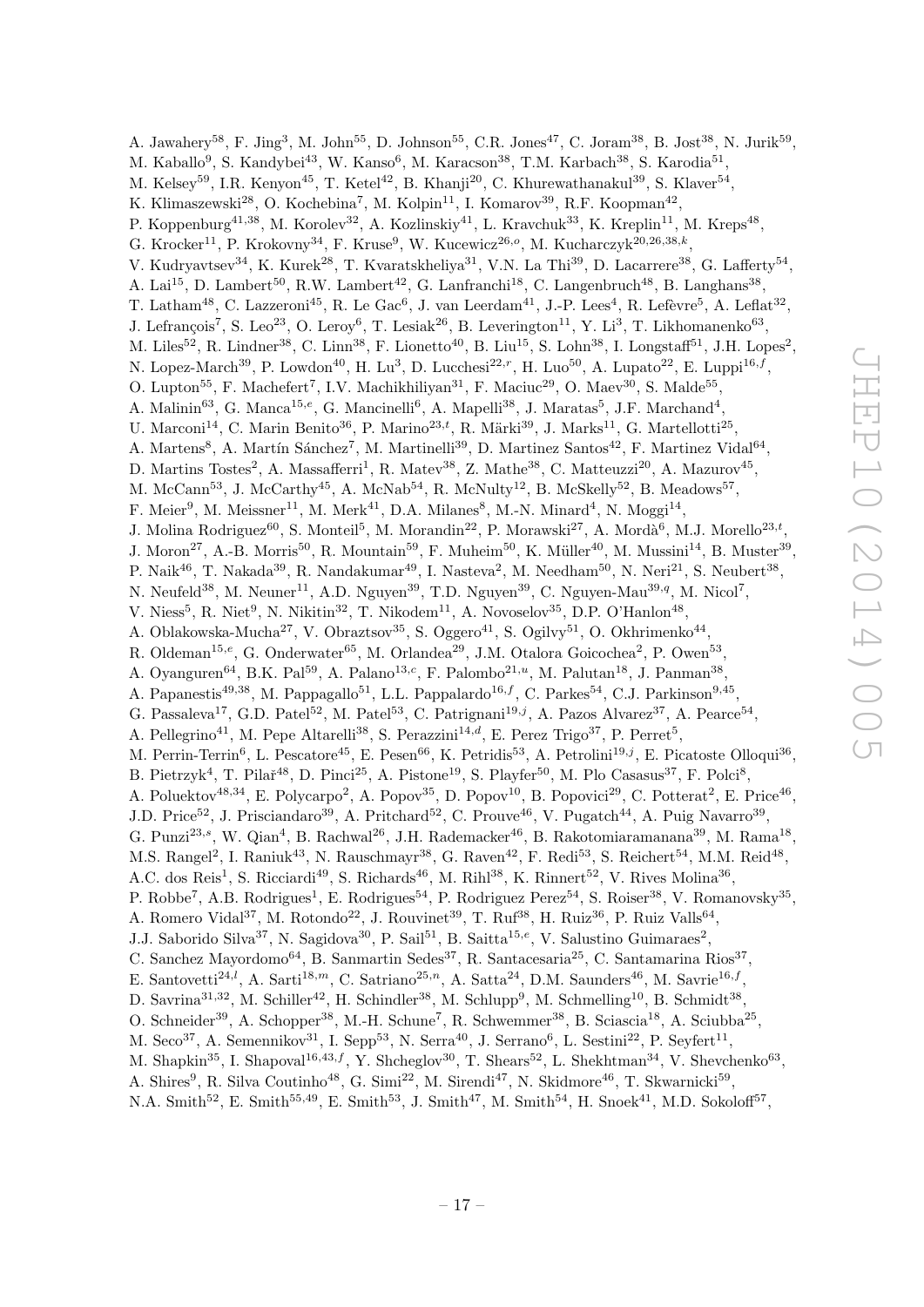F.J.P. Soler<sup>51</sup>, F. Soomro<sup>39</sup>, D. Souza<sup>46</sup>, B. Souza De Paula<sup>2</sup>, B. Spaan<sup>9</sup>, A. Sparkes<sup>50</sup>,

- P. Spradlin<sup>51</sup>, S. Sridharan<sup>38</sup>, F. Stagni<sup>38</sup>, M. Stahl<sup>11</sup>, S. Stahl<sup>11</sup>, O. Steinkamp<sup>40</sup>, O. Stenyakin<sup>35</sup>,
- S. Stevenson<sup>55</sup>, S. Stoica<sup>29</sup>, S. Stone<sup>59</sup>, B. Storaci<sup>40</sup>, S. Stracka<sup>23,38</sup>, M. Straticiuc<sup>29</sup>,
- U. Straumann<sup>40</sup>, R. Stroili<sup>22</sup>, V.K. Subbiah<sup>38</sup>, L. Sun<sup>57</sup>, W. Sutcliffe<sup>53</sup>, K. Swientek<sup>27</sup>, S. Swientek<sup>9</sup>,
- V. Syropoulos<sup>42</sup>, M. Szczekowski<sup>28</sup>, P. Szczypka<sup>39,38</sup>, D. Szilard<sup>2</sup>, T. Szumlak<sup>27</sup>, S. T'Jampens<sup>4</sup>,
- M. Teklishyn<sup>7</sup>, G. Tellarini<sup>16,f</sup>, F. Teubert<sup>38</sup>, C. Thomas<sup>55</sup>, E. Thomas<sup>38</sup>, J. van Tilburg<sup>41</sup>,
- V. Tisserand<sup>4</sup>, M. Tobin<sup>39</sup>, S. Tolk<sup>42</sup>, L. Tomassetti<sup>16,f</sup>, D. Tonelli<sup>38</sup>, S. Topp-Joergensen<sup>55</sup>,
- N. Torr<sup>55</sup>, E. Tournefier<sup>4</sup>, S. Tourneur<sup>39</sup>, M.T. Tran<sup>39</sup>, M. Tresch<sup>40</sup>, A. Tsaregorodtsev<sup>6</sup>,
- P. Tsopelas<sup>41</sup>, N. Tuning<sup>41</sup>, M. Ubeda Garcia<sup>38</sup>, A. Ukleja<sup>28</sup>, A. Ustyuzhanin<sup>63</sup>, U. Uwer<sup>11</sup>,
- C. Vacca<sup>15</sup>, V. Vagnoni<sup>14</sup>, G. Valenti<sup>14</sup>, A. Vallier<sup>7</sup>, R. Vazquez Gomez<sup>18</sup>, P. Vazquez Regueiro<sup>37</sup>,
- C. Vázquez Sierra<sup>37</sup>, S. Vecchi<sup>16</sup>, J.J. Velthuis<sup>46</sup>, M. Veltri<sup>17,h</sup>, G. Veneziano<sup>39</sup>, M. Vesterinen<sup>11</sup>,
- B. Viaud<sup>7</sup>, D. Vieira<sup>2</sup>, M. Vieites Diaz<sup>37</sup>, X. Vilasis-Cardona<sup>36,p</sup>, A. Vollhardt<sup>40</sup>, D. Volyanskyy<sup>10</sup>,
- D. Voong<sup>46</sup>, A. Vorobyev<sup>30</sup>, V. Vorobyev<sup>34</sup>, C. Voß<sup>62</sup>, H. Voss<sup>10</sup>, J.A. de Vries<sup>41</sup>, R. Waldi<sup>62</sup>,
- C. Wallace<sup>48</sup>, R. Wallace<sup>12</sup>, J. Walsh<sup>23</sup>, S. Wandernoth<sup>11</sup>, J. Wang<sup>59</sup>, D.R. Ward<sup>47</sup>, N.K. Watson<sup>45</sup>,
- D. Websdale<sup>53</sup>, M. Whitehead<sup>48</sup>, J. Wicht<sup>38</sup>, D. Wiedner<sup>11</sup>, G. Wilkinson<sup>55</sup>, M.P. Williams<sup>45</sup>,
- M. Williams $^{56}$ , H.W. Wilschut $^{65}$ , F.F. Wilson $^{49}$ , J. Wimberley $^{58}$ , J. Wishahi $^9$ , W. Wislicki $^{28}$ ,
- M. Witek<sup>26</sup>, G. Wormser<sup>7</sup>, S.A. Wotton<sup>47</sup>, S. Wright<sup>47</sup>, K. Wyllie<sup>38</sup>, Y. Xie<sup>61</sup>, Z. Xing<sup>59</sup>, Z. Xu<sup>39</sup>,
- Z. Yang<sup>3</sup>, X. Yuan<sup>3</sup>, O. Yushchenko<sup>35</sup>, M. Zangoli<sup>14</sup>, M. Zavertyaev<sup>10,b</sup>, L. Zhang<sup>59</sup>, W.C. Zhang<sup>12</sup>,
- Y. Zhang<sup>3</sup>, A. Zhelezov<sup>11</sup>, A. Zhokhov<sup>31</sup>, L. Zhong<sup>3</sup>, A. Zvyagin<sup>38</sup>
	- Centro Brasileiro de Pesquisas Físicas (CBPF), Rio de Janeiro, Brazil
	- <sup>2</sup> Universidade Federal do Rio de Janeiro (UFRJ), Rio de Janeiro, Brazil
	- <sup>3</sup> Center for High Energy Physics, Tsinghua University, Beijing, China
	- $4$  LAPP, Université de Savoie, CNRS/IN2P3, Annecy-Le-Vieux, France
	- $5$  Clermont Université, Université Blaise Pascal, CNRS/IN2P3, LPC, Clermont-Ferrand, France
	- $6$  CPPM, Aix-Marseille Université, CNRS/IN2P3, Marseille, France
	- $^7$  LAL, Université Paris-Sud, CNRS/IN2P3, Orsay, France
	- <sup>8</sup> LPNHE, Université Pierre et Marie Curie, Université Paris Diderot, CNRS/IN2P3, Paris, France
	- $9$  Fakultät Physik, Technische Universität Dortmund, Dortmund, Germany
	- $10$  Max-Planck-Institut für Kernphysik (MPIK), Heidelberg, Germany
	- <sup>11</sup> Physikalisches Institut, Ruprecht-Karls-Universität Heidelberg, Heidelberg, Germany
	- <sup>12</sup> School of Physics, University College Dublin, Dublin, Ireland<br><sup>13</sup> Sexians INEN di Pari, Pari, Italy
	- <sup>13</sup> Sezione INFN di Bari, Bari, Italy<br><sup>14</sup> Sezione INFN di Boleana, Bolean
	- <sup>14</sup> Sezione INFN di Bologna, Bologna, Italy
	- <sup>15</sup> Sezione INFN di Cagliari, Cagliari, Italy
	- <sup>16</sup> Sezione INFN di Ferrara, Ferrara, Italy
	- <sup>17</sup> Sezione INFN di Firenze, Firenze, Italy
	- <sup>18</sup> Laboratori Nazionali dell'INFN di Frascati, Frascati, Italy
	- <sup>19</sup> Sezione INFN di Genova, Genova, Italy
	- <sup>20</sup> Sezione INFN di Milano Bicocca, Milano, Italy
	- <sup>21</sup> Sezione INFN di Milano, Milano, Italy
	- <sup>22</sup> Sezione INFN di Padova, Padova, Italy
	- <sup>23</sup> Sezione INFN di Pisa, Pisa, Italy
	- <sup>24</sup> Sezione INFN di Roma Tor Vergata, Roma, Italy<br> $\frac{25}{5}$  Series INFN di Roma La Series no Roma Italy
	- <sup>25</sup> Sezione INFN di Roma La Sapienza, Roma, Italy
	- $26$  Henryk Niewodniczanski Institute of Nuclear Physics Polish Academy of Sciences, Kraków, Poland
	- $27$  AGH University of Science and Technology, Faculty of Physics and Applied Computer Science, Kraków, Poland
	- <sup>28</sup> National Center for Nuclear Research (NCBJ), Warsaw, Poland
	- <sup>29</sup> Horia Hulubei National Institute of Physics and Nuclear Engineering, Bucharest-Magurele, Romania
	- <sup>30</sup> Petersburg Nuclear Physics Institute (PNPI), Gatchina, Russia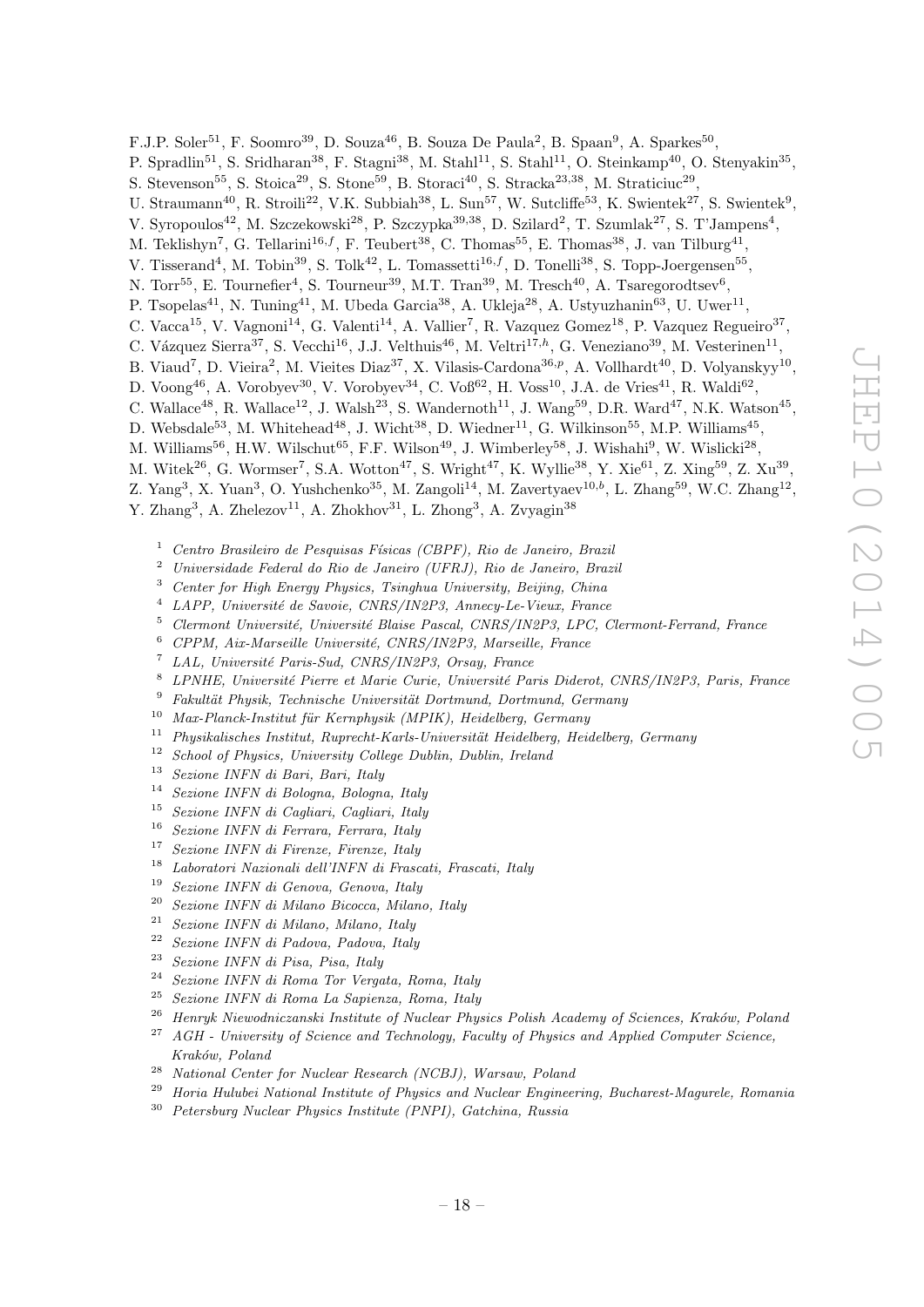- <sup>31</sup> Institute of Theoretical and Experimental Physics (ITEP), Moscow, Russia
- <sup>32</sup> Institute of Nuclear Physics, Moscow State University (SINP MSU), Moscow, Russia
- <sup>33</sup> Institute for Nuclear Research of the Russian Academy of Sciences (INR RAN), Moscow, Russia
- <sup>34</sup> Budker Institute of Nuclear Physics (SB RAS) and Novosibirsk State University, Novosibirsk, Russia<br><sup>35</sup> Institute for High Energy Physics (HEP), Protying, Puscia
- <sup>35</sup> Institute for High Energy Physics (IHEP), Protvino, Russia
- $36$  Universitat de Barcelona, Barcelona, Spain<br> $37$  Universited de Septiese de Compostele, Sep
- <sup>37</sup> Universidad de Santiago de Compostela, Santiago de Compostela, Spain
- <sup>38</sup> European Organization for Nuclear Research (CERN), Geneva, Switzerland
- Ecole Polytechnique Fédérale de Lausanne (EPFL), Lausanne, Switzerland
- $^{40}$  Physik-Institut, Universität Zürich, Zürich, Switzerland
- <sup>41</sup> Nikhef National Institute for Subatomic Physics, Amsterdam, The Netherlands
- <sup>42</sup> Nikhef National Institute for Subatomic Physics and VU University Amsterdam, Amsterdam, The Netherlands
- <sup>43</sup> NSC Kharkiv Institute of Physics and Technology (NSC KIPT), Kharkiv, Ukraine
- <sup>44</sup> Institute for Nuclear Research of the National Academy of Sciences (KINR), Kyiv, Ukraine
- <sup>45</sup> University of Birmingham, Birmingham, United Kingdom
- <sup>46</sup> H.H. Wills Physics Laboratory, University of Bristol, Bristol, United Kingdom
- $47$  Cavendish Laboratory, University of Cambridge, Cambridge, United Kingdom
- $^{48}$  Department of Physics, University of Warwick, Coventry, United Kingdom
- <sup>49</sup> STFC Rutherford Appleton Laboratory, Didcot, United Kingdom
- <sup>50</sup> School of Physics and Astronomy, University of Edinburgh, Edinburgh, United Kingdom
- <sup>51</sup> School of Physics and Astronomy, University of Glasgow, Glasgow, United Kingdom
- <sup>52</sup> Oliver Lodge Laboratory, University of Liverpool, Liverpool, United Kingdom
- $^{53}$  Imperial College London, London, United Kingdom<br> $^{54}$  School of Physics and Astronomy, University of Ma
- <sup>54</sup> School of Physics and Astronomy, University of Manchester, Manchester, United Kingdom
- <sup>55</sup> Department of Physics, University of Oxford, Oxford, United Kingdom
- <sup>56</sup> Massachusetts Institute of Technology, Cambridge, MA, United States
- <sup>57</sup> University of Cincinnati, Cincinnati, OH, United States
- <sup>58</sup> University of Maryland, College Park, MD, United States
- <sup>59</sup> Syracuse University, Syracuse, NY, United States
- $60$  Pontifícia Universidade Católica do Rio de Janeiro (PUC-Rio), Rio de Janeiro, Brazil, associated to <sup>2</sup>
- <sup>61</sup> Institute of Particle Physics, Central China Normal University, Wuhan, Hubei, China, associated to <sup>3</sup><br><sup>62</sup> Institut für Physik, Universität Peeteek, Peeteek, Cermany, associated to <sup>11</sup>
- Institut für Physik, Universität Rostock, Rostock, Germany, associated to  $^{11}$
- $63$  National Research Centre Kurchatov Institute, Moscow, Russia, associated to  $31$
- <sup>64</sup> Instituto de Fisica Corpuscular (IFIC), Universitat de Valencia-CSIC, Valencia, Spain,  $associated\ to\ ^{36}$
- $65$  KVI University of Groningen, Groningen, The Netherlands, associated to  $41$
- $66$  Celal Bayar University, Manisa, Turkey, associated to  $38$
- <sup>a</sup> Universidade Federal do Triângulo Mineiro (UFTM), Uberaba-MG, Brazil
- $b$  P.N. Lebedev Physical Institute, Russian Academy of Science (LPI RAS), Moscow, Russia
- Università di Bari, Bari, Italy
- $d$  Università di Bologna, Bologna, Italy
- Università di Cagliari, Cagliari, Italy
- $f$  Università di Ferrara, Ferrara, Italy
- $g$  Università di Firenze, Firenze, Italy
- Università di Urbino, Urbino, Italy
- <sup>i</sup> Universit`a di Modena e Reggio Emilia, Modena, Italy
- Università di Genova, Genova, Italy
- $k$  Università di Milano Bicocca, Milano, Italy
- $l$  Università di Roma Tor Vergata, Roma, Italy